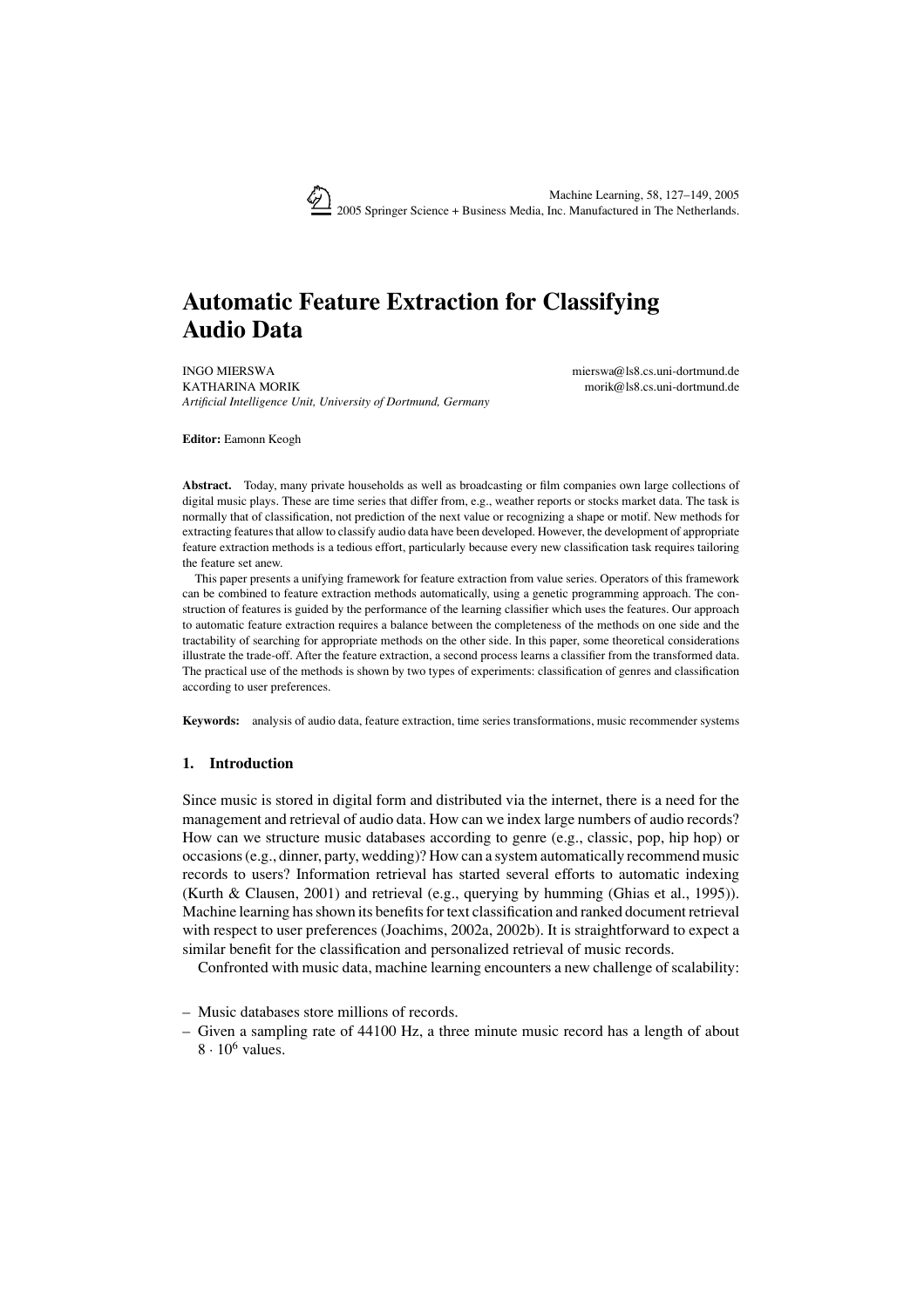Moreover, current approaches to time series indexing and similarity measures rely on a more or less fixed time scale (Keogh & Smyth, 1997; Keogh & Pazzani, 1998). Music plays, however, differ considerably in length. More general, time series similarity is determined with respect to some (flexible and generalized) shape of curves (Yi, Jagadish, & Faloutsos, 1998; Kahveci & Singh, 2001). However, the shape of the audio curve does not express the crucial aspect for classifying genres or preferences. The *i*-th value of a favourite song has no correspondence to the *i*-th value of another favourite, even if relaxed to the  $(i \pm n)$ -th value. The decisive features for classification have to be extracted from the original data. Some approaches extract features from music given in the form of Midi data, i.e. a transcription according to the 12 tone system (Loy, 1989).<sup>1</sup> This allows to include background knowledge from music theory. Usually, music data is given in the form of—possibly compressed wave records, the audio data. Hence, feature extraction from audio data has become a hot topic recently (Liu, Wang, & Chen, 1998; Zhang & Kuo, 1998; Guo & Li, 2003; Tzanetakis, 2002). Several specialized extraction methods have shown their performance on some task and data set. It is now hard to find the appropriate feature set for a new task and data set. In particular, the problems are:

- *Unifying framework missing*: The large set of extraction methods has not yet been systematically investigated, a unifying framework is still missing. This makes it hard to compare the proposed feature sets and to detect missing feature extraction methods.
- *Variety of feature sets*: Different classification tasks ask for different feature sets (see Section 4). It is not very likely that a feature set delivering excellent performance on the separation of classical and popular music works well also for the separation of techno and hip hop music. Classifying music according to user preferences even aggravates the problem.
- *Large search space for feature sets*: There is no concisive feature set from which we would select an appropriate subset for a new task and data set by standard wrapper approaches (Kohavi & John, 1997). Even if it existed, it would be most cumbersome to enumerate it.

In this paper, we present our approach to tackle the problems. We present a unified framework for extraction methods in Section 2. The framework covers the known methods, and several new ones have been added. The repository of elementary extraction operators allows us to handle feature extraction as a sequence of data transformations which delivers a feature set in the end. Hence, we construct a feature set for each given task and data set, anew. Since it would be tedious to do so by hand, we apply a learning algorithm to construct the feature set for us. Section 3 describes the genetic programming approach to the automatic construction of (nested) sequences of data transformations, the method trees. The search within the universe of method trees is guided by a fitness function. Here, we embed a classification learner: the better the learning result using the transformed data, the higher the fitness of the feature set (i.e., the method tree). Genetic programming puts together the building blocks of feature extraction operators according to the targeted classification task and data set. It outputs a feature extraction method tree. Applying a method tree to the given audio data delivers a transformed data set, i.e., the examples rewritten by the corresponding feature set. This becomes the input to a second learning step, namely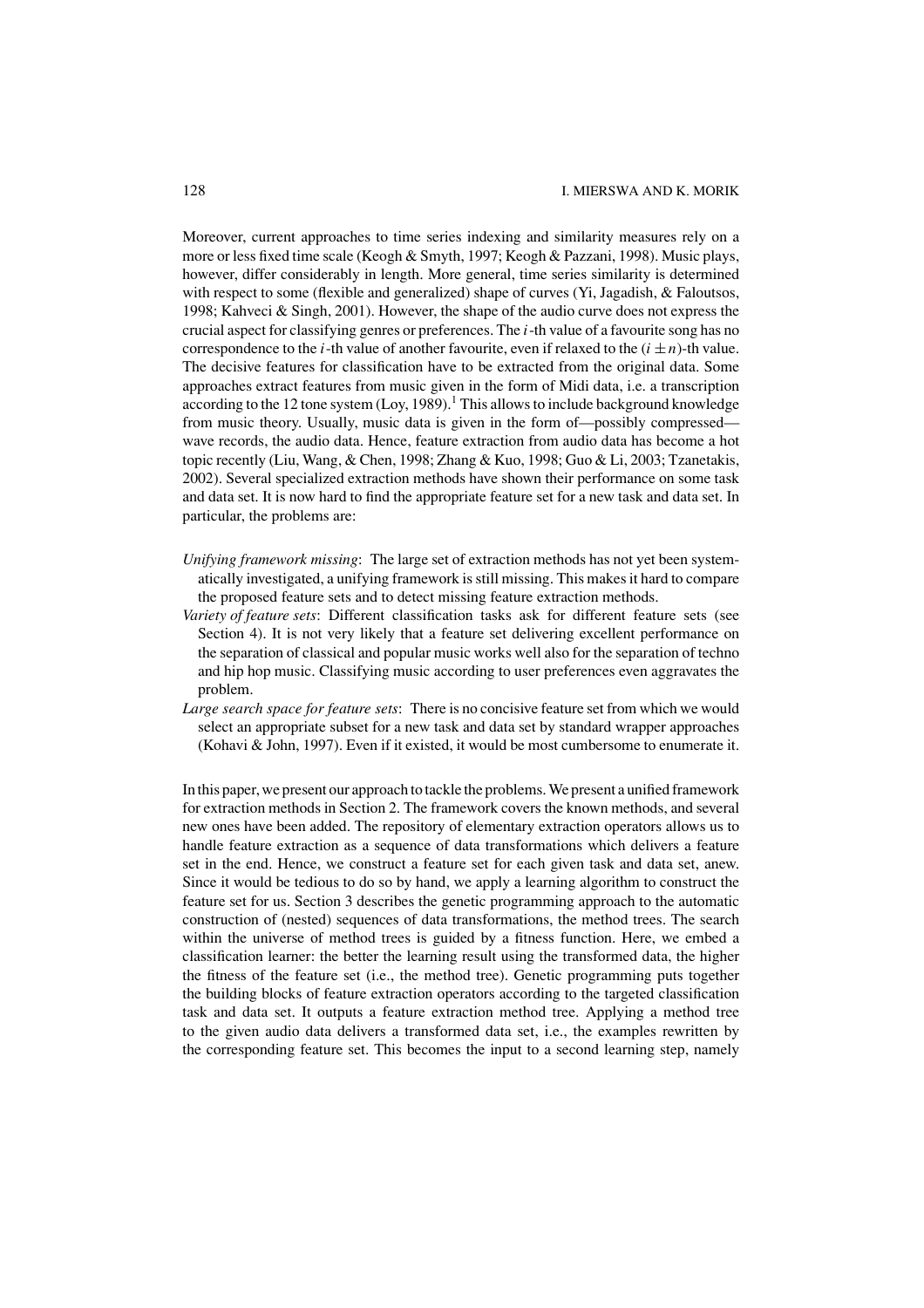

*Figure 1.* The overall process of automatic feature construction for classification.

classifier learning. Figure 1 shows the overall process with the two learning steps, one using genetic programming, the other using the support vector machine mySVM (Rüping, 2000) for classifier learning. Please note that the learning scheme used in the second learning step is also part of the feature extraction training. In contrast to the second learning step described here the embedded learning scheme works on an excerpt of the examples to estimate the accuracy and provide a fitness value (fitness evaluation). Further details are explained in Sections 3 and 4. The approach is tested on the learning tasks of genre classification and user preferences (Section 4).

## **2. Methods for feature extraction**

Audio data are time series, where the *y*-axis is the current amplitude corresponding to a loudspeaker's membrane and the *x*-axis corresponds to the time. They are univariate, finite, and equidistant. We may generalize the type of series which we want to investigate to *value series*. Each element *xi* of the series consists of two components. The first is the *index component*, which indicates a position on a straight line (e.g., time). The second component is a *m*-dimensional vector of values which is an element of the *value space*.

*Definition 1.* A VALUE SERIES is a mapping  $x : \mathbb{N} \to \mathbb{R} \times \mathbb{C}^m$  where we write  $x_n$  instead of  $x(n)$  and  $(x_i)_{i \in \{1,\ldots,n\}}$  for a series of length *n*.

This general definition covers time series as well as their transformations. All the methods described in the following refer to value series. They are not only applicable to audio data, but to value series in general. The usage of a complex number value space instead of a real number value space allows a convenient way to use basis transformations like the Fourier transformation. Finally, the introduction of the index component allows both equidistant and non-equidistant value series.

Feature extraction methods for value series can be described in a general framework. Such a framework offers the following advantages:

– Missing features for classification can be detected and their extraction methods be developed.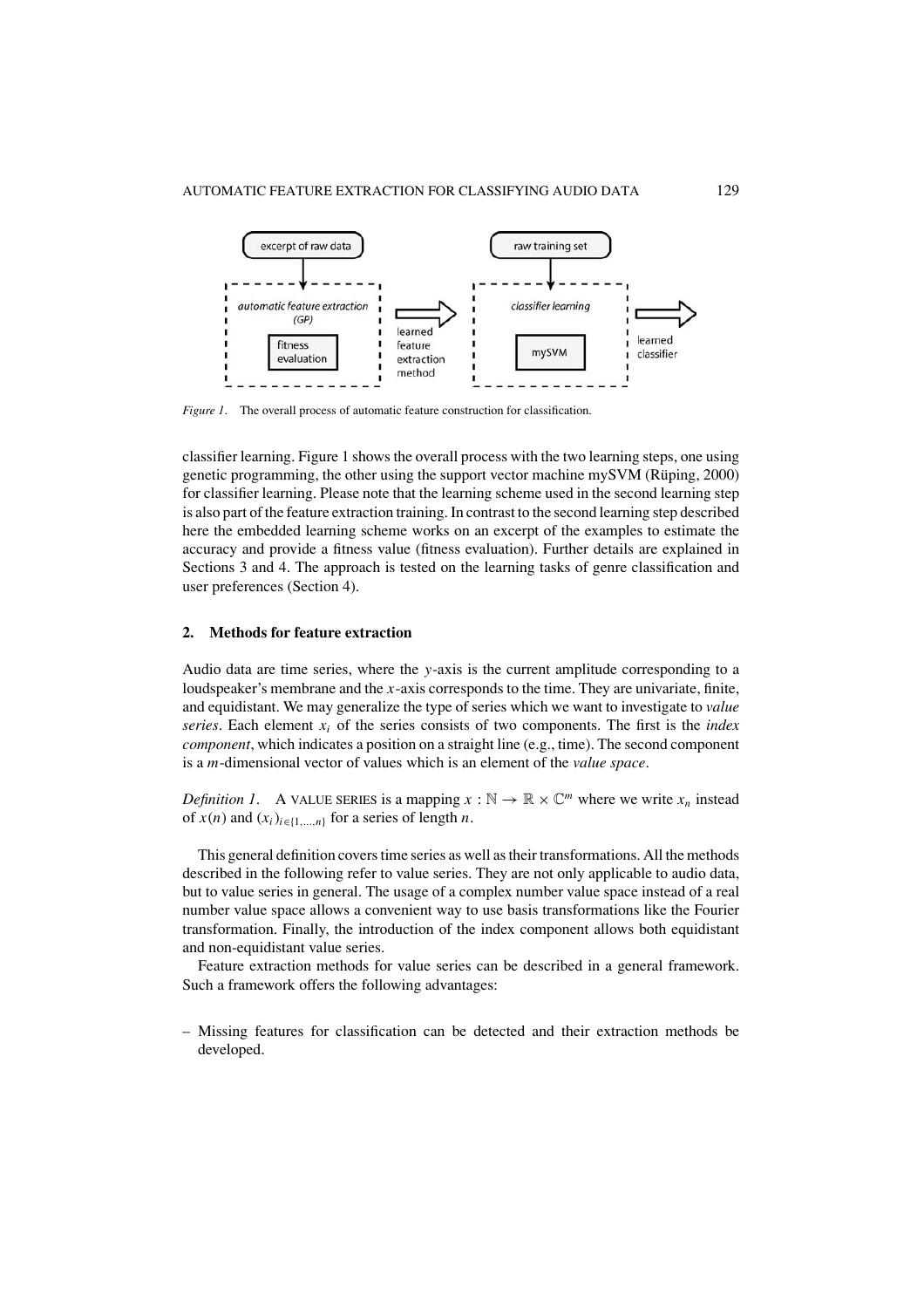## 130 I. MIERSWA AND K. MORIK

- Specialized methods can be decomposed into their general extraction methods.
- The repository of general extraction methods can easily be implemented and extended.
- Combinations of extraction operators can be built, generating a large variety of feature sets.

In other words, organizing a repository of elementary feature extraction methods allows us to see the feature extraction for a certain learning task as a sequence of methods. The known methods are fixed sequences of such elementary extraction methods. Here, we give an overview of the building blocks, so that we later on can flexibly construct sequences. Details are omitted.<sup>2</sup> Only the new notions of general windowing and interval mark-up are presented in more detail.

## *2.1. Basis transformations*

Basis transformations map the data from the given vector space into another space. Audio data—like all univariate time series—are originally elements of the vector space  $\mathbb{R}^2$ . The basis *B* of a vector space *V* is a set of vectors which can represent all vectors in *V* by their linear combination. The only required operation on vector spaces as the domain of transformations is the scalar product. Since the most common basis transformation performed on audio data is the transformation into the infinite space of harmonic oscillations we assume *Hilbert spaces*.

*Definition 2.* Let *H* be a vector space with an inner product  $\langle f, g \rangle$ . *H* is called HILBERT SPACE if the norm defined by  $|f| = \sqrt{\langle f, f \rangle}$  turns *H* into a complete metric space, i.e. any Cauchy sequence of elements of the space converges to an element in the space.

The assumption of Hilbert spaces is no constraint, because all finite-dimensional spaces with a scalar product (such as Euclidean space with ordinary scalar product) are Hilbert spaces. However, we use Hilbert spaces with an infinite number of dimensions to introduce the concept of Fourier transformations. Therefore, we need an infinite-dimensional Hilbert space of functions.

*Definition 3.* Let *P* be a Hilbert space. If the elements  $f \in P$  are functions, *P* is called a FUNCTION SPACE.

*Example 1*. The set of all functions  $f : \mathbb{R} \to \mathbb{R}$  with a finite integral

$$
\int_{-\infty}^{\infty} f^2(x) \, dx
$$

together with the inner product

$$
\langle f, g \rangle = \int_{-\infty}^{\infty} f(x)g(x) \, dx
$$

form a well known function space: *L*2.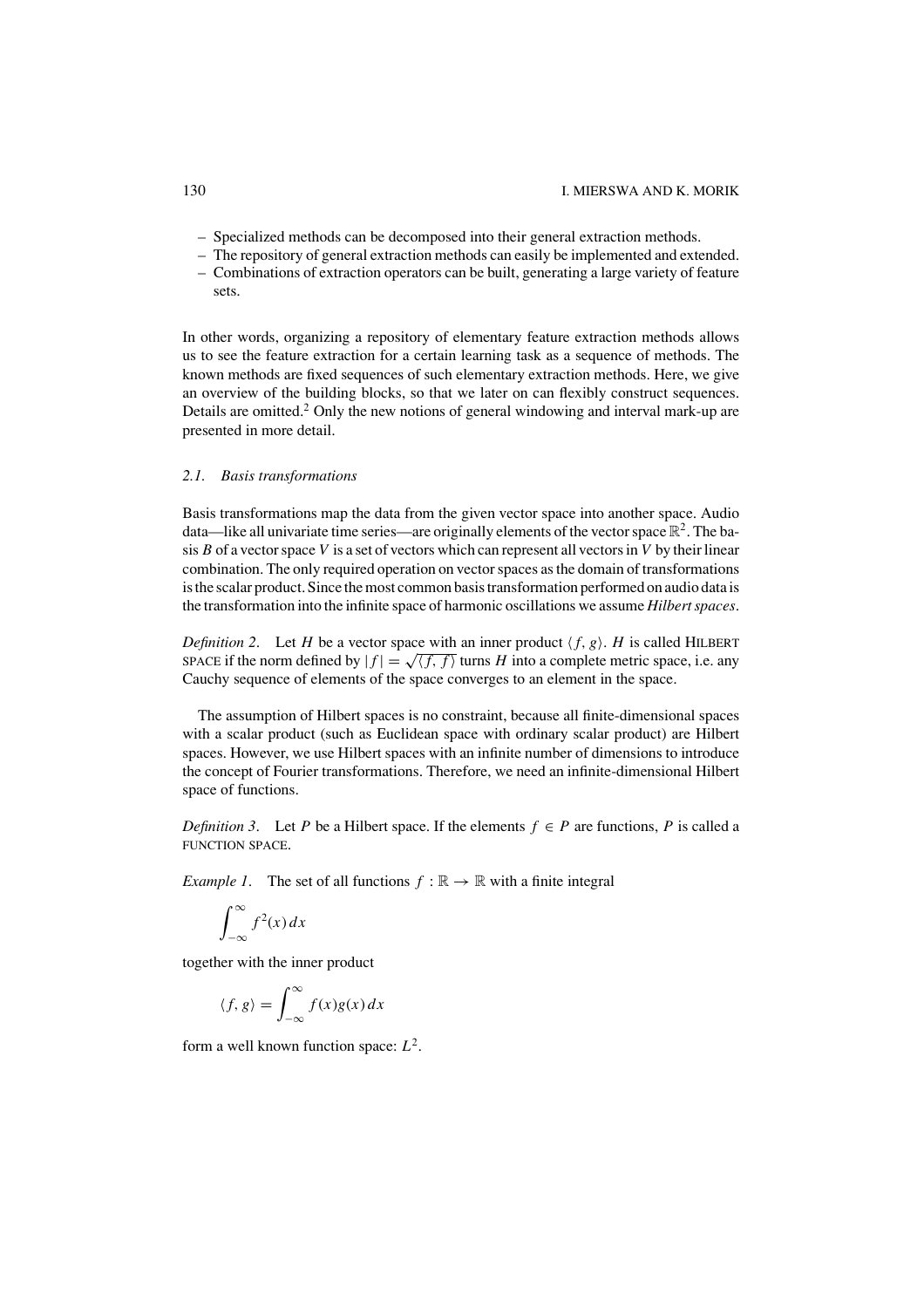

*Figure 2.* Overlay of two curves,  $v_1 = 2 Hz$ ,  $a_1 = 3$  and  $v_2 = 8 Hz$ ,  $a_2 = 1$ , shown left in time space, right in frequency space after a Fourier transformation.

2.1.1. Frequency space. The goal of *Fourier analysis* is to write the series  $(x_i)_{i \in \{1,\dots,n\}}$ as a (possibly infinite) sum of multiples of the given base functions, which are *e<sup>i</sup>*ν*<sup>x</sup>* for all frequencies ν. A Fast Fourier Transformation (Cooley & Tukey, 1965) maps the given time space into this frequency space and is valid for audio data (figure 2). The frequency space is a special case of a function space. Therefore, the transformation uses the infinite number of complex valued dimensions of a Hilbert space. Complex numbers are necessary because Fourier transformations actually deliver two values: the intensity of occurring frequencies and the phase shifts.

*2.1.2. Correlation space.* The frequency space expresses a sort of correlation between values in terms of frequencies. For some features it would be more appropriate to express the correlation in terms of time dependencies. Therefore, the transformation into another space is used.

*Definition 4*. The calculation of correlations of values between two points in time, *i* and  $i + k$ , produce the CORRELATION SPACE, where for each lag  $k$  their correlation coefficient in  $[-1, +1]$  is indicated.

Transforming audio data into the correlation space eases the recognition of the speed of the music, measured in beats per minute. Assuming  $T$  is the number of beats per measure and *SR* the sampling rate. If we shift the original time series by *shift* =  $T \cdot SR \cdot 60/X$  for several values of *X* we can determine the correlation between the original and the shifted time series. Maximal correlation corresponds to minimal difference between the shifted and the original series. Figure 3 shows the differences of original values with the shifted ones. Clearly, the difference at 97 beats per minute is minimal.

*2.1.3. Reconstruction of state space.* Nonlinear dynamic systems can be described with the aid of non-linear differential equations. The number of variables which must be known to completely describe the behavior of such a system corresponds to the dimension of this system. These variables are called *state variables*.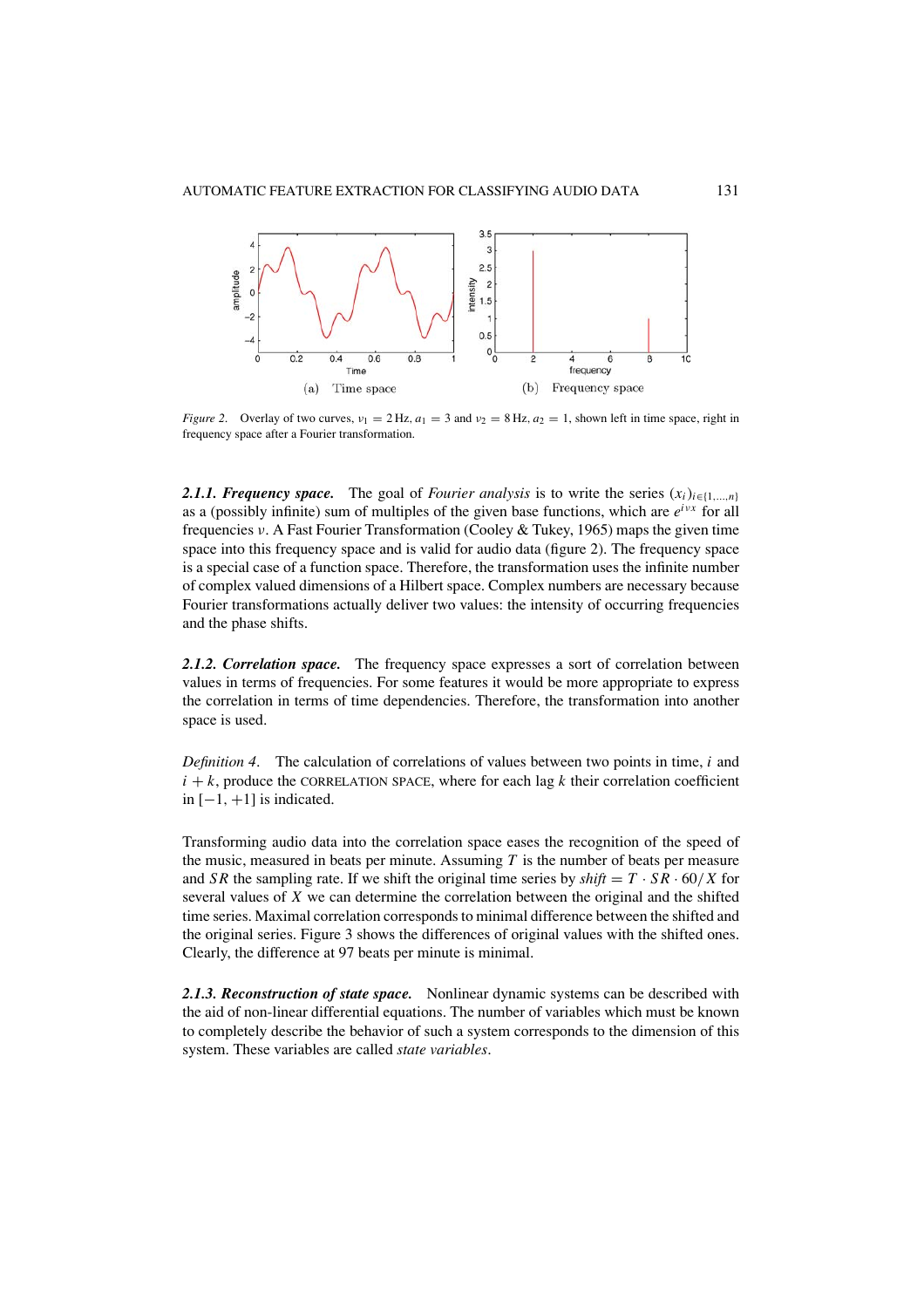

*Figure 3*. Autocorrelation differences for a phase shift depending on speeds ranging from 90 to 170 beats per minute.

*Definition 5*. The basis of the STATE SPACE of a dynamic system is given by the STATE VARIABLES of the system, i.e. the variables which must be known to describe the system. The elements of a state space represent the values of the state variables at the examined (time) points.

The *state space* emphasizes characteristics which can hardly be seen in the original space. Since the state variables are often unknown, a topologically equivalent space is constructed (Takens, 1980). This is known as *reconstruction of state space*.

*Definition 6*. Vectors within PHASE SPACE are constructed, where the components are parts of the original series:

$$
\mathbf{p}_i = (x_i, x_{i+d}, x_{i+2d}, \dots, x_{i+(m-1)d})
$$

where *d* is the delay, and *m* the dimension of the phase space. The set

$$
P_{d,m} = \{ \mathbf{p}_i \mid i = 1, \dots, n - (m-1)d \}
$$

is the phase space representation of the original series  $(x_i)_{i \in \{1,\ldots,n\}}$ .

Within the phase space, several features can be extracted, e.g., the angles between vectors. Small variances of angles indicate smooth changes of the state variables, large variances harsh changes. This is a dominant feature when separating classic from the more percussive pop music as shown in figure 4.

*2.1.4. Reversibility.* Basis transformations most often are reversible, because only the basis, not the position of the elements is changed. In contrast, if intervals in the index dimension are used, the transformation is not reversible. If, for instance, we summarize the original series by some time intervals and assign a value to each interval, the transformed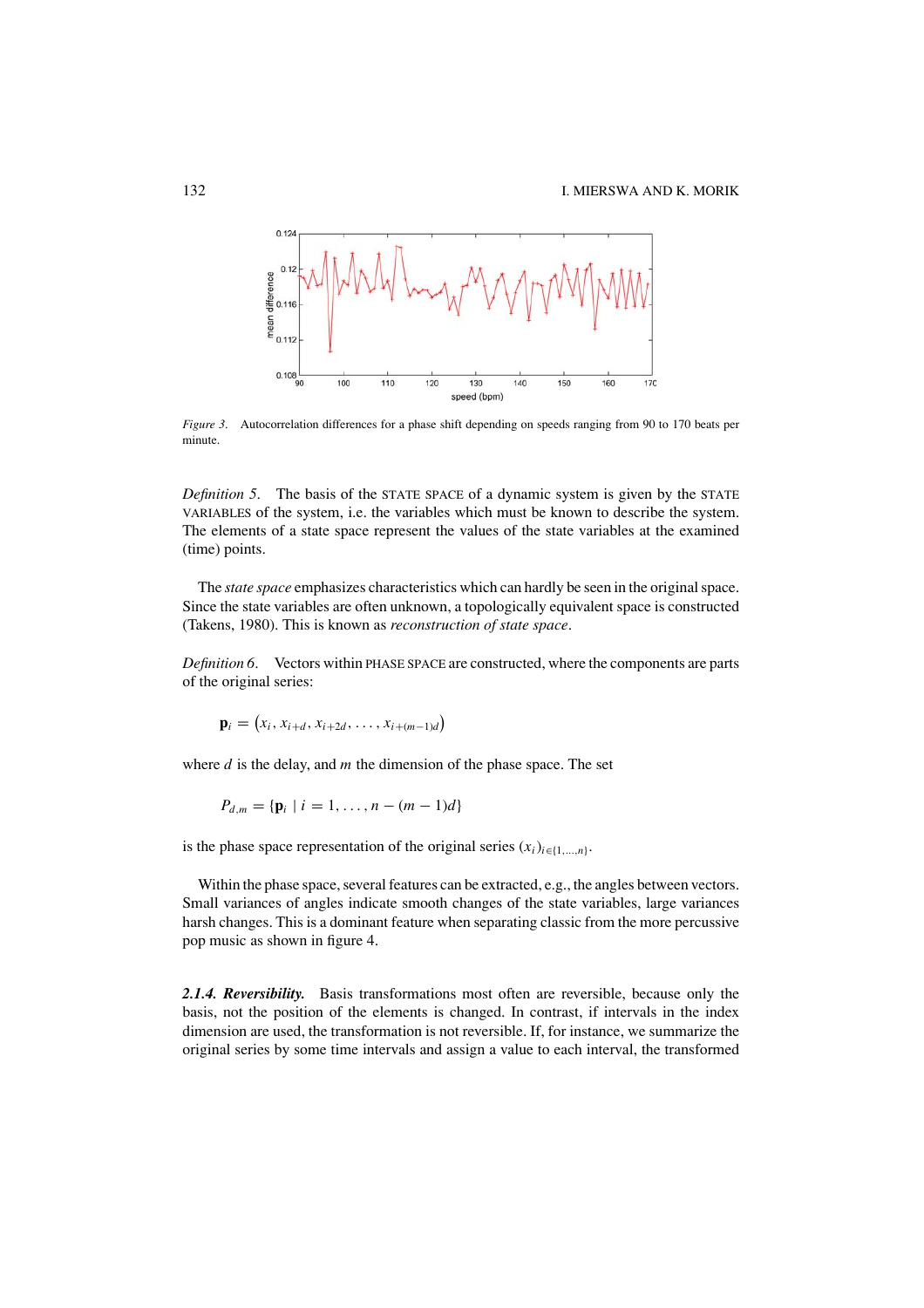

*Figure 4.* Phase space representation of a popular song (left) and a classical piece (right).



*Figure 5*. Intervals found in the index dimension are summarized.

series has still the same number of elements but fewer different values (see figure 5 for illustration). We will discuss some possible ways to detect intervals in different dimensions of a value series in Section 2.3.

## *2.2. Filters*

Filters transform elements of a series to another location within the same space. Moving average and exponential smoothing, for instance, are filters. Many known transformations are subsumed by weighting functions. We consider the window functions Bartlett, Hanning, Hamming, Blackman-Harris, linear and exponential functions as particular instances of a function  $f_w(i)$  which weights the position within the window.

*Definition 7.* Given a value series  $(x_i)_{i \in \{1,\ldots,n\}}$ , a filter  $y_i = f_w(i) \cdot x_i$  is a WEIGHT FILTER. The weighting function  $f_w$  only depends on the position  $i$ .

Other filters are the frequency passes, filtering the extremes, the Bark-filter, and the ERB filter, which are all often used when analyzing music data.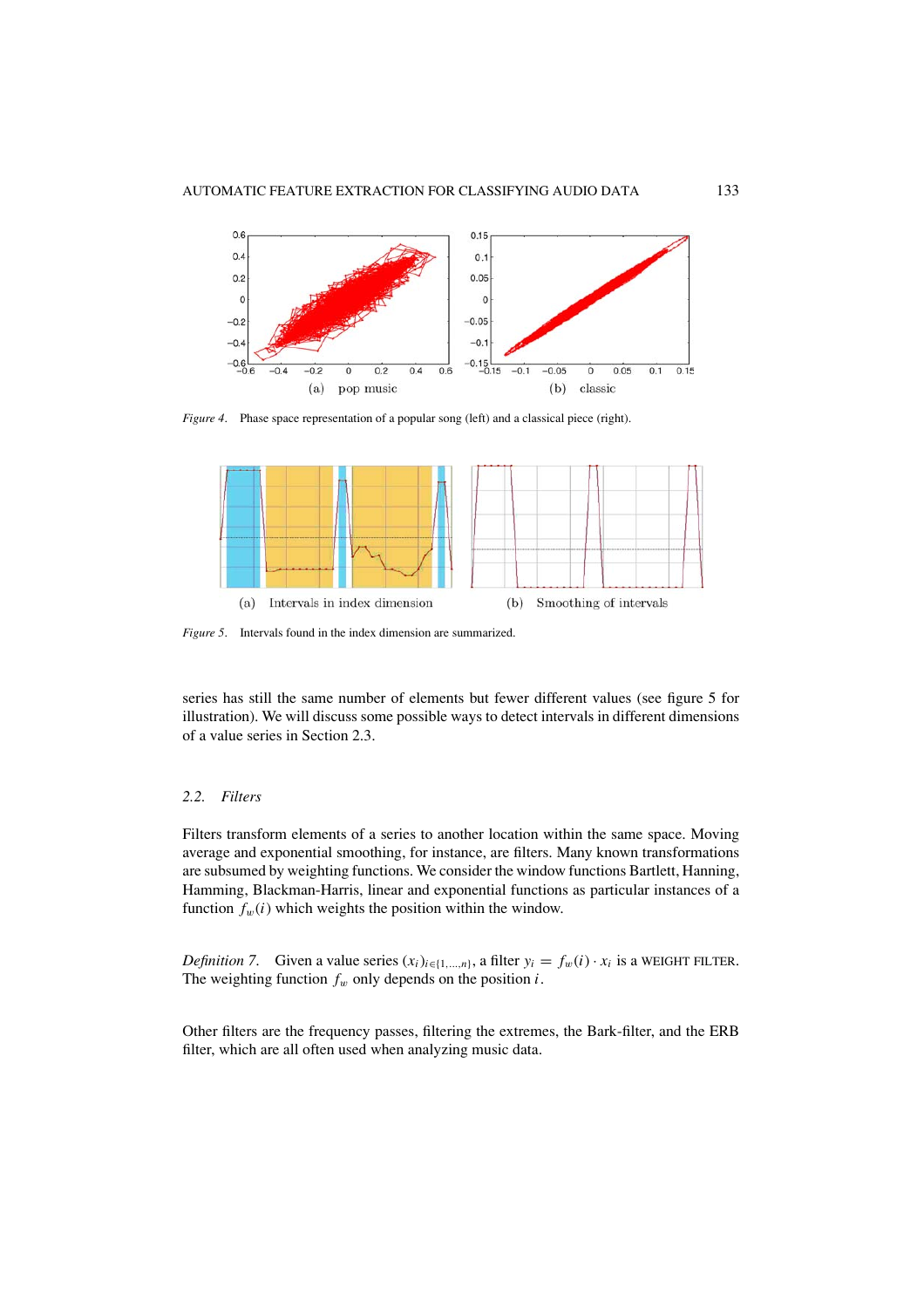#### *2.3. Mark-up of intervals*

In analogy to mark-up languages for documents, which annotate segments within a text, also segments within a time series can be annotated.

*Definition 8.* A MARK-UP  $M : S \rightarrow C$  assigns an arbitrary characteristic C to a segment *S*.

We define special instances of mark-up by assigning characteristic value types to intervals in one of the dimensions of the considered space.

*Definition 9.* An INTERVAL  $I: S \rightarrow C$  is a mark-up within one dimension. The segment  $S = (d, s, e)$  is given by the dimension *d*, the starting point *s*, and the end point *e*. The characteristic  $E = (t, \varrho)$  indicates a type *t* and a density  $\varrho$ .

Often clustering (e.g., *k*-means) is used in order to detect suitable intervals (Hastie, Tibshirani, & Friedman, 2001). A clustering scheme is only usable in dimensions with a non-equidistant value distribution. Additionally, clustering in one or several dimensions is a batch process to be applied to the complete series. An incremental process is the signal to symbol process (Morik & Wessel, 1999):

*Signal to symbol processing*: Given the series  $(x_i)i \in \{1, ..., n\}$  with *n* values, a decision function *fe* and an interval dimension, initialize the interval counter with  $t = 1$ , start a new interval  $I_t$  and add the first point.

For the remaining points of the series, do:

- 1. If  $f_e(I_t, x_i) = 1$ , then add  $x_i$  to the current interval  $I_t$ .
- 2. Else close  $I_t$ , increase *t* by 1, and add  $x_i$  to the new  $I_t$ .

Typical examples of the decision function *fe* refer to the gradient, delivering characteristics such as, e.g., *increase, decrease*. Signal to symbol processing is applied to the index dimension (time). If intervals have already been found in the value dimension, these can be used to induce intervals in the index dimension. For instance, whenever a interval change in the value dimension has been found, the current interval in the index dimension is closed and a new one is started. Figure 6 illustrates this combination.

## *2.4. Generalized windowing*

Many known operators on times series involve windowing. Separating the notion of windows overthe index dimension from the functions applied to the values within the window segment allows to construct many operators of the kind.

*Definition 10.* Given the series  $(x_i)_{i \in \{1,\ldots,n\}}$ , a transformation is called WINDOWING, if it shifts a window of width w over  $(x_i)_{i\in\{1,\ldots,n\}}$  using a step size *s* and evaluates in each window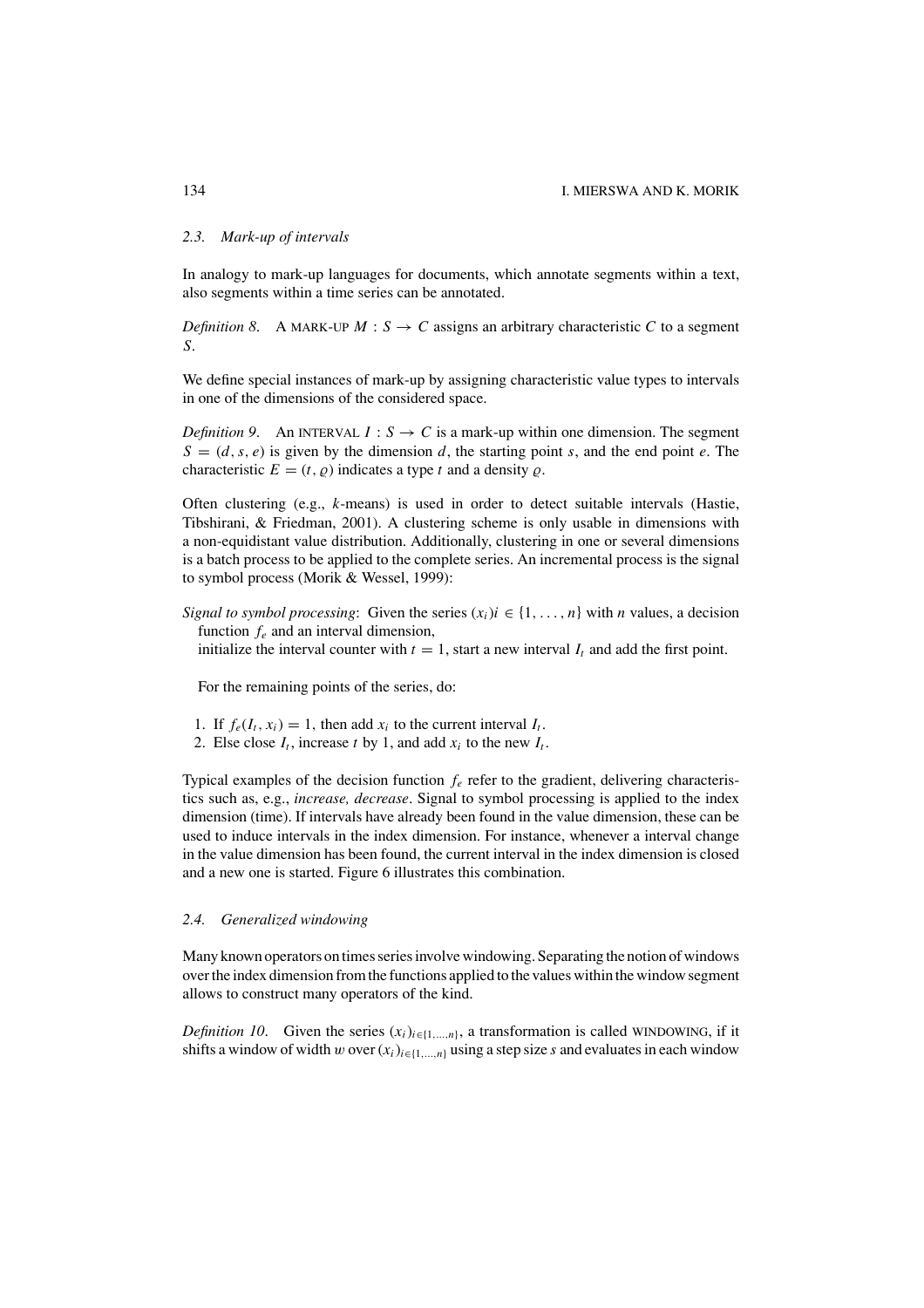

*Figure 6*. The process of finding intervals in a series (a), first in the value dimension (b), then projected on the index dimension (c), delivering (d).

the function *F*:

$$
y_j = F((x_i)_{i \in \{(j \cdot s+1, \dots, j \cdot s+w)\}}).
$$

All *y<sub>i</sub>* together form again a series  $(y_j)_{j \in \{0,\dots,\lfloor (n-w)/s \rfloor\}}$ .

*Definition 11*. A windowing which performs an arbitrary number of transformations in addition to the function *F* is called GENERAL WINDOWING.

The function *F* summarizes values within a window and thus prevents general windowing from enlarging the data set too much. Since the size of audio data is already rather large, it is necessary to consider carefully the number of data points which is handled more than once.

*Definition 12.* The OVERLAP of a general windowing with step size  $s$  and width  $w$  is defined as  $g = w/s$ .

Only for windowings with overlap  $g = 1$  the function can be omitted. Such a windowing performs transformations for each window and is called *piecewise filtering*. Section 2.6 investigates the runtime effects of transformations used within general windowing and the overlap.

Combining general windowing with the mark-up of intervals allows to consider each interval being a window. This results in an adaptive window width  $w$  and no overlap, i.e.  $g = 1$ . Of course, this speeds up processing considerably.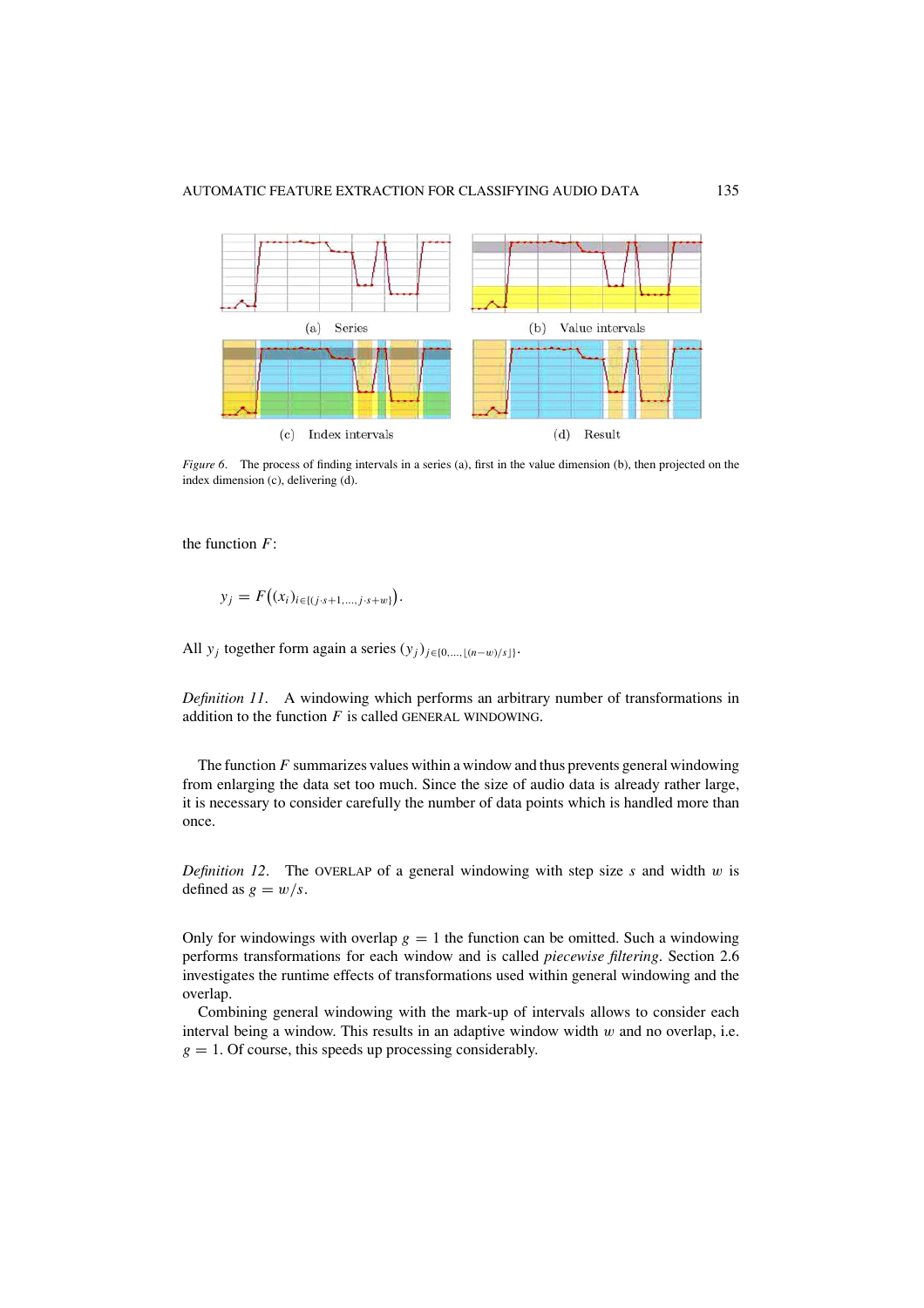

*Figure 7*. Constructing the cepstral method from elementary extraction operators.

## *2.5. Functions*

Transformations convert a series into another series. In contrast, functions calculate single values from a series. The group of functions includes all kinds of statistics like different averages, variance and standard deviation. They refer to the value dimension. We may also consider the index dimension, for instance, the point with the largest value or highest amplitude. Often used functions are those indicating peaks.

*Definition 13* (*k*-Peaks function). The *k*-Peaks function delivers for a series  $(x_i)_{i \in \{1,\ldots,n\}}$ the position (index dimension), the height, and the width of the *k* largest peaks.

It is an instance of finding extremes (minimum, maximum). Similarly, the gradient of a regression line can be formulated. For audio data, the spectral flatness measure or the spectral crest factor can be expressed as an arithmetic combination of simple functions (Jayant & Noll, 1984). The *mel-frequency cepstral coefficients* can be constructed as a general windowing, where the frequency spectrum of the window is calculated, its logarithm is determined and a psychoacoustic filtering is performed, and the inverse Fourier transformation is applied to the result. Figure 7 shows how the methods for feature extraction are put together to compute the cepstral coefficients. From these coefficients additional features can be extracted. It is easy to see how variants of this series can be generated, e.g., replacing the frequency spectrum and its logarithm by the gradient of a regression line.

#### *2.6. Some properties of the methods*

Since large amounts of data have to be processed, each method must be fast. Of course, the mere sequence of methods is then fast, too. What needs to be checked is the effect of general windowing. How much does the runtime increase, if we apply methods running in  $O(n^2)$  within the windows? How many data points are handled more than once? If the step size *s* is 1, *k* windows of width  $n - k$  can be built. The number of values to be processed increases from *n* to  $k \cdot (n - k)$ . The value  $k = n/2$  maximizes this product. In other words, for a step size of 1 the worst case is a window size of  $w = n/2$  for a series of length *n*. Then  $g = n/2$  values are handled more than once.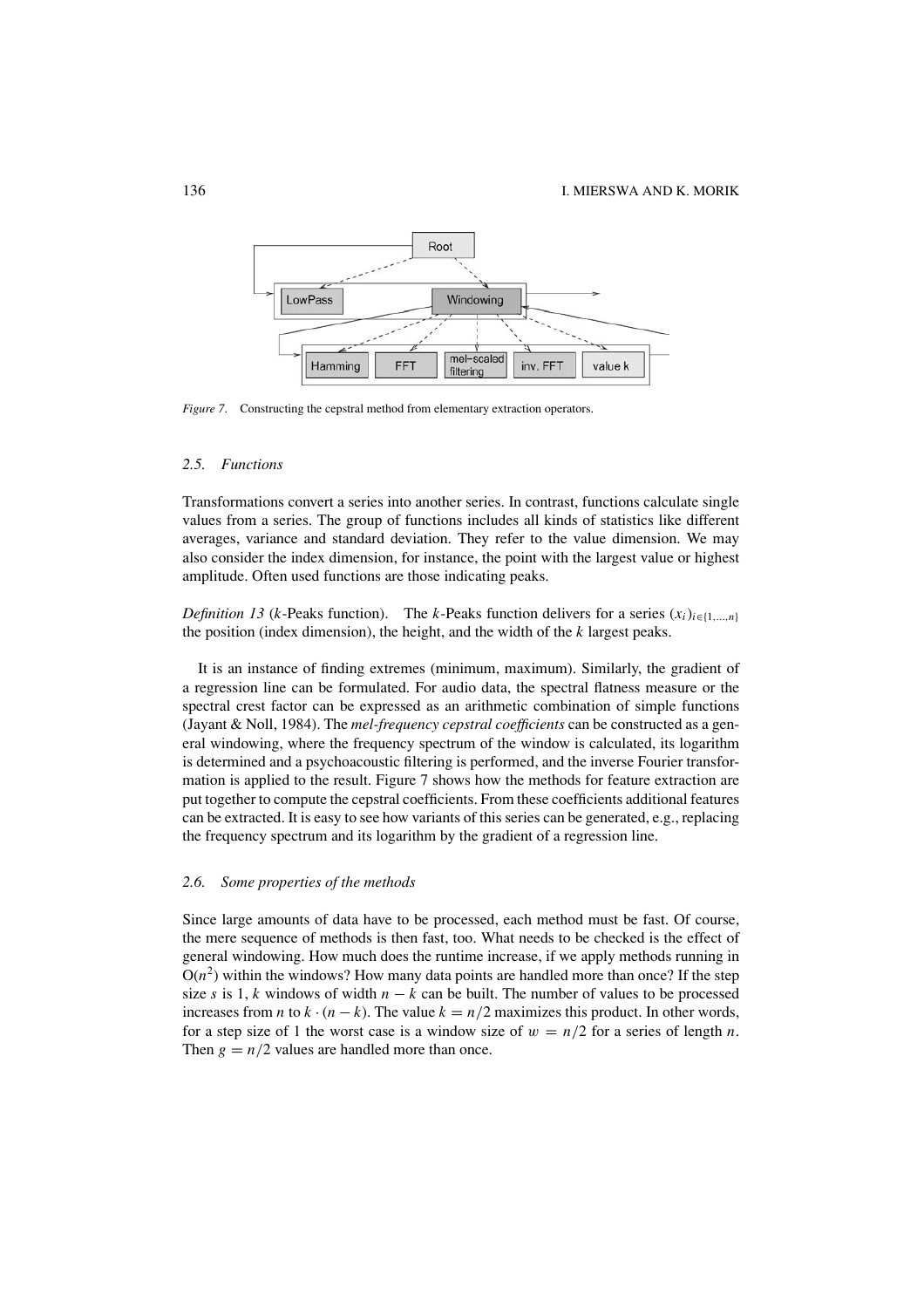In general, the number of windows for a series of length *n* and a step size *s* is

$$
k = \frac{n - w}{s} + 1 = \frac{n}{s} - g + 1\tag{1}
$$

We assume that all transformations occur only once in a sequence of methods and that the number of methods is finite. The resulting runtime for methods in  $O(n)$  is generally stated by Lemma 1.

**Lemma 1.** *General windowing using methods in O*(*n*) *has the worst case runtime of*  $O(gn-gw+w)$ , where g is the overlap.

**Proof:** Processing data within a window costs  $O(w)$ . *k* windows are to be processed. The overall runtime is  $k \cdot w$ :

$$
k \cdot w = \left(\frac{n}{s} - g + 1\right) \cdot w
$$
  
=  $\frac{n}{s}w - gw + w$   
=  $gn - gw + w$ 

Lemma 1 means, that for  $g = 1$ , a series is processed in  $O(n)$ . For  $g = 2$  the effort becomes  $2n - w$  which is more expensive than processing the methods on the overall series since w is always less than *n*. If  $g = n/2$ , the general windowing effort becomes  $\frac{n^2}{2} - \frac{wn}{2} + w$ which is an order of magnitude larger than the runtime of the inner methods applied to the whole series.

Analogously, we state the runtime for general windowing for methods with logarithmic complexity, with quadratic complexity, and those with exponential complexity.

**Lemma 2.** *Assuming that each method is applied at most once*, *general windowing using methods in*  $O(n \log n)$  *has the worst case runtime of*  $O(gn \log w - gw \log w + w \log w)$ , *where g is the overlap*, *n the length of the series*, *and* w *the width of the windows.*

**Lemma 3.** *Assuming that each method is applied at most once*, *general windowing using methods in O*( $n^2$ ) *has the worst case runtime of O*( $gnw - gw^2 + w^2$ ), *where g is the overlap*, *n the length of the series*, *and* w *the width of the windows.*

**Lemma 4.** *Assuming that each method is applied at most once*, *general windowing using methods in*  $O(n^p)$  *has the worst case runtime of*  $O(gnw^{p-1} - gw^p + w^p)$ , *where g is the overlap*, *n the length of the series*, *and* w *the width of the windows.*

**Lemma 5.** *Assuming that each method is applied at most once*, *general windowing using methods in O*( $a^n$ ) *has the worst case runtime of O*( $\frac{gn}{w}a^w - ga^w + a^w$ ), where g is the *overlap*, *n the length of the series*, *and* w *the width of the windows.*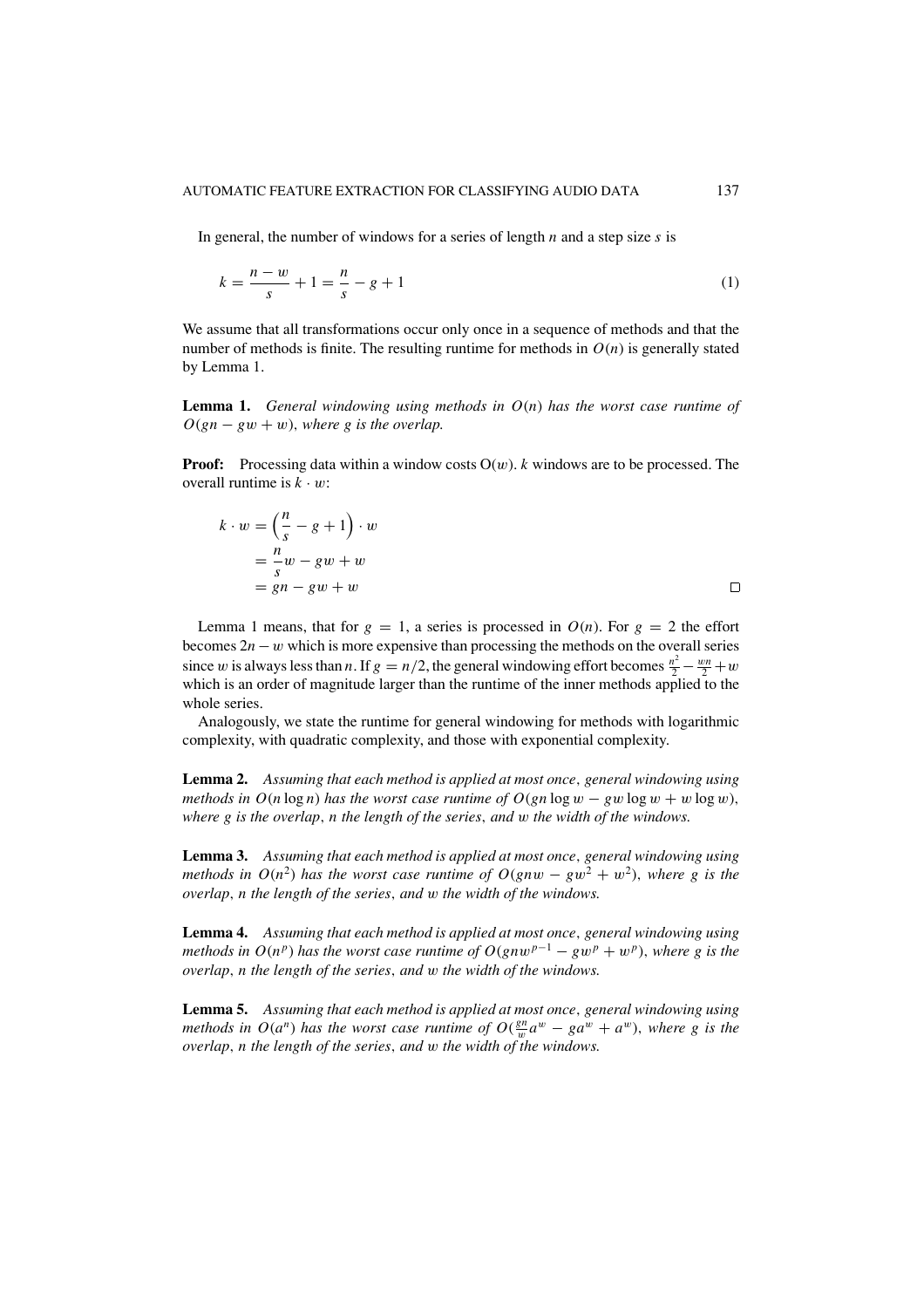We elaborate on the most common overlap of 2 and the worst of  $n/2$ . The result indicates, when to use windowing and when to process the overall series. For all but the linear complexity methods, the general windowing is faster than applying the methods to the overall series, if  $g = 1$ , and at least as fast if  $g = 2$ . If  $g = n/2$ , the runtime for windowing is worse than the runtime for applying the methods to the overall series except for exponential inner methods.<sup>3</sup>

## **3. Automatic construction of method trees**

The elementary methods described above are combined in order to construct more complex features for classification tasks. Figure 7 already showed how elementary methods can be used for the reconstruction of known complex feature extraction methods. There are many more complex feature extraction methods which can be built using the framework described above (Section 2). For instance, the general windowing may apply a Fourier transformation so that the peaks of the transformed series can be related with windows in time:

$$
y_j = \max_{\text{index}} (FT({x_i}_{i \in \{j \cdot s+1,\dots,j \cdot s+w\}}))
$$

The result is a value series, where the value of  $y_i$  denotes the highest frequency for each window. From this series, the average and variance is built, yielding a good feature for the separation of techno and pop music—the variance is greater in pop music.

It is rather cumbersome to find such combinations that perform well for a classification task. We are looking for chains of method applications. Moreover, there might be some windowing within which such chains are applied. This is a rather large search space (see Section 3.3). It is too large to be inspected manually. Hence, *genetic programming* is applied in order to look for the best combination of methods (Holland, 1986; Koza, 1992). The result is a complex method. Its use for the classifier learning will be shown in Section 4.

In order to structure the huge search space, we may separate functions, chains of method applications, and general windowing, where a chain of method applications is applied to each window.

*Definition 14*. A CHAIN consists of an arbitrary number of transformations and a function at the end.

A function is a chain with no transformations. It has the length 1. A longer chain consists of some transformations followed by a function. In any case, a chain delivers one value. Incorporating windowings leads to the concept of method trees:

*Definition 15*. A METHOD TREE is a general windowing whose children build a chain. If the chain entails a windowing, this becomes the root of a new, embedded method tree.

The methods which are performed on each window can be seen as children of the windowing operator. Together they output a value series. The tree structure emerges from the nesting of windowing operators.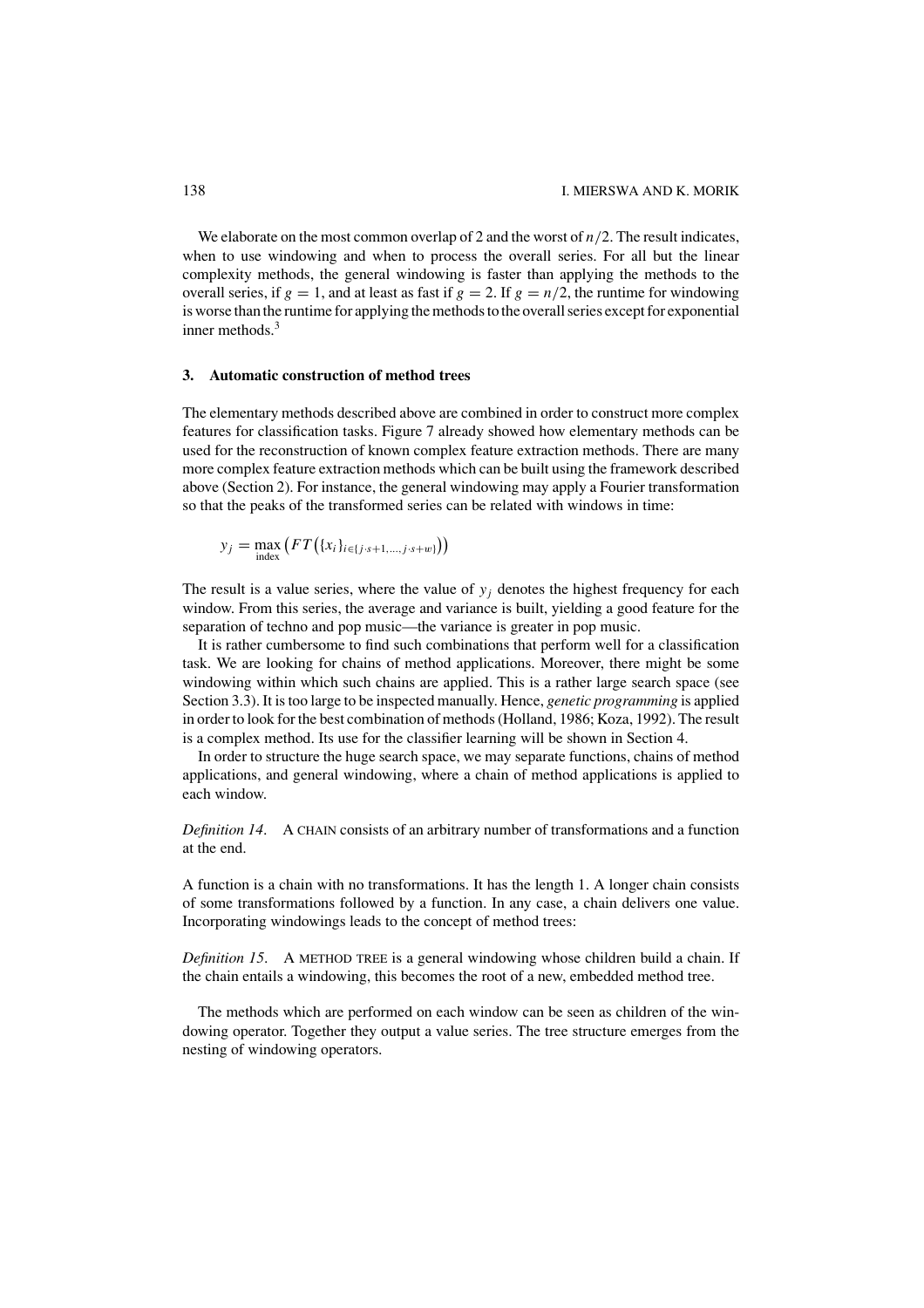

*Figure 8.* A method tree for feature extraction built of elementary methods. Solid arrows show the data flow, dashed lines define the tree structure.

An example of a method tree is shown in figure 8, where the root identifies the element within the search space. Its four children are exponential smoothing, a filtering, another method tree consisting of the chain just described (Fourier transformation with peaks applied to windows), and the average of the peaks. This last child returns the desired features.

Before the genetic programming approach is technically described, figure 9 presents the process of automatically extracting features for a given classification task and data set. The picture details on the first box of figure 1 above which shows the overall process. The search space within which the best method tree is to be found is called the universe of method trees. A population is a set of method trees. The navigation within the universe of method trees is a cycle of selecting a population, applying the method trees to the raw data, evaluating the fitness of the population, and enhancing the fittest method trees further to build a new population (Section 3.2). This cycle corresponds to the standard process of genetic algorithms. What differs from the standard is that method trees instead of binary vectors form the search space, that the search space is structured, and that the fitness evaluation is not merely a function but the result of running another learning algorithm.



*Figure 9*. Automatic feature extraction using genetic programming.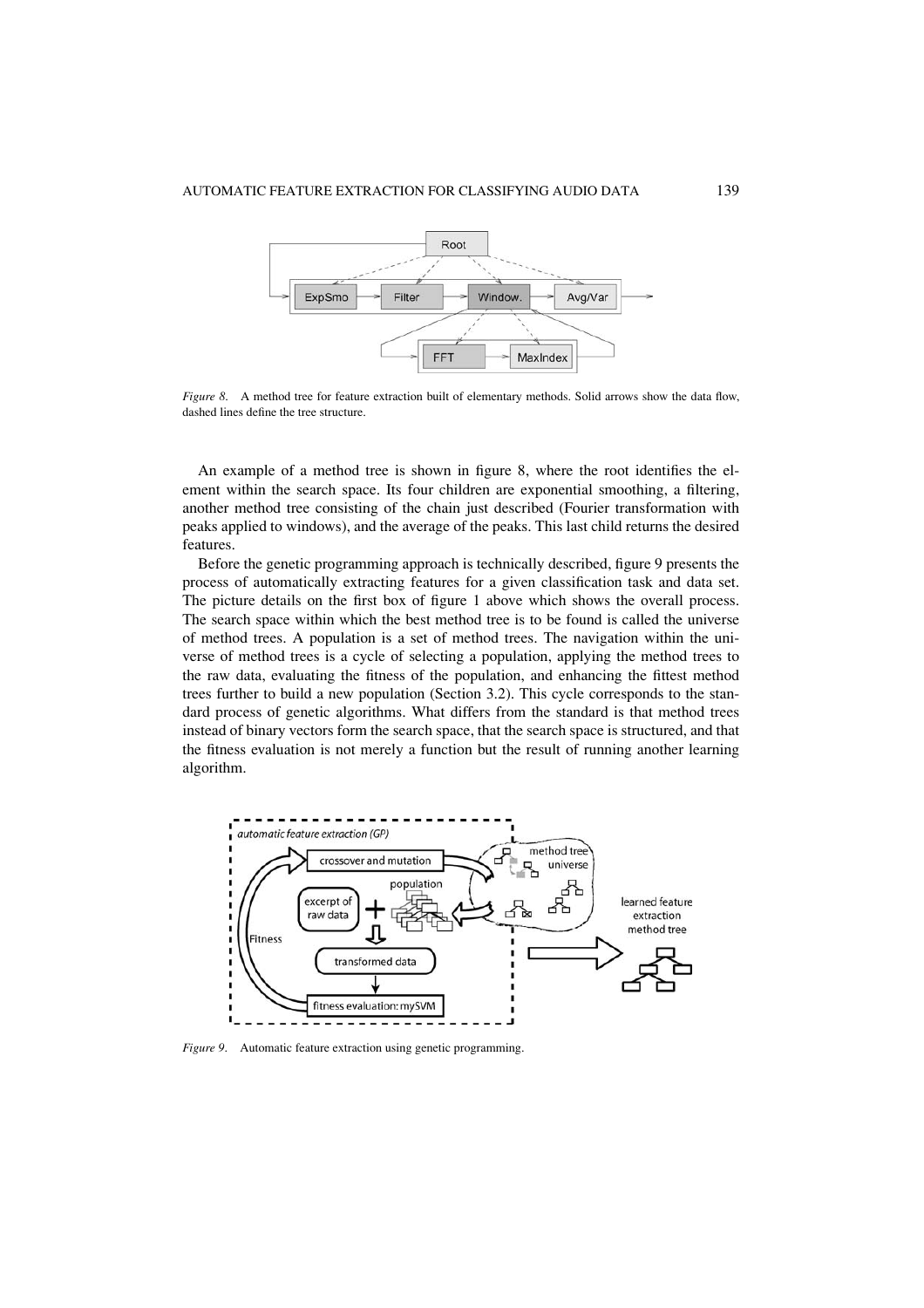```
<operator name="Root" class="ValueSeriesPreprocessing">
  -<br><operator name="Chain 1" class="OperatorChain">
    <operator name="ExpSm" class="ExponentialSmoothing" />
    <operator name="Filter" class="FilterTransformation" />
    <operator name="Windowing" class="Windowing">
      -<br><parameter key="overlap"
                               value="2"/>
      <operator name="Chain 2" class="OperatorChain">
        <operator name="FFT" class="FastFourierTransform" />
        <operator name="MaxIndex" class="MaxIndexPoint" />
      </operator>
    </operator>
    <operator name="Avg" class="AverageFunction" />
  </operator>
</operator>
```
*Figure 10*. XML method tree representation for YALE .

## *3.1. Representation*

Genetic programming constructs finite automata. Here, method trees are to be constructed. They are represented by XML expressions. Figure 10 shows the representation of the method tree from figure 8. The YALE system executes such trees and takes care of the syntactic well-formedness.

The restriction that chains are concluded by a function implies a level-wise structure of all possible method trees. The lowest level 1 entails only functions. These are chains of length 1. The next level, 2, covers chains with a concluding function. Levels 3 and above entail windowing. Method trees are constructed according to their levels. The level-wise growing means small changes to a current method tree. On the one hand, this reduces the probability of missing the optimal method tree. On the other hand, it may slow down the search, if the fitness of the lower levels does not distinguish between good and bad method trees.

## *3.2. Mutation, crossover, and selection*

The operations of genetic programming are mutation and crossover. By random, mutations insert a new method, delete a method, or replace a method by one of the same class, i.e. by a function or transformation. Crossover replaces a sub-tree from one method tree by a sub-tree from another method tree, respecting the well-formedness conditions. This means that the roots of the sub-trees must be of the same type of methods.

Forselection purposes, the fitness of all method trees is expressed by a *roulette wheel*, i.e. fitness proportional parts of a wheel's 360 degrees. The larger the portion, the more likely it becomes that the particular individual is selected for the next generation or crossover. Other possible selection schemes include *tournament selection*, where *t* method trees are randomly chosen from the population and the winner of this set, i.e. the method tree with the largest fitness, is added to the next generation. The parameter *t* allows the definition of selection pressure.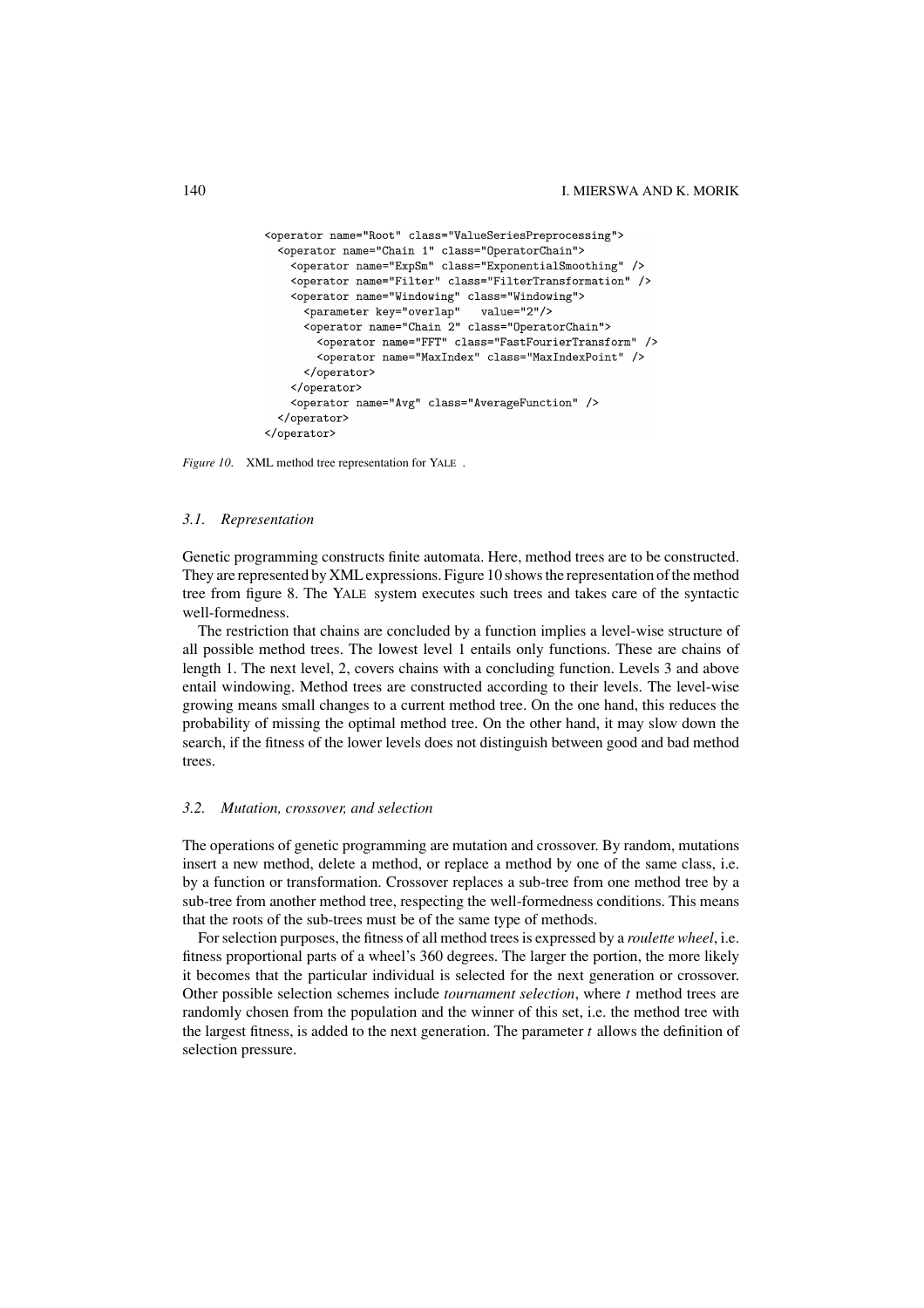*3.2.1. Fitness evaluation.* Since method trees serve classification in the end, the quality of classification is the ultimate criterion of fitness. Individuals which provide better classification results when used as features for the classification task at hand should have a greater probability to survive into the next generation. To evaluate the fitness of each method tree in a population the following steps are performed:

- 1. Each individual method tree is applied to an excerpt of the raw data.
- 2. This method application returns a transformed data set, which is used by classifier learning.
- 3. A *k*-fold cross validation is executed to estimate the performances of the learning scheme in combination with the feature sets provided by the method trees.
- 4. The mean accuracy, recall, and/or precision of the result becomes the fitness value of the applied feature construction method trees.
- 5. The fitness values of the method trees are used to build the next population with one of the selection schemes described above.

#### *3.3. Some properties of the search space*

Automatically constructing methods for feature extraction which deliver well suited feature sets for classifier learning is a demanding task. How fast can we expect a good result to be found? This general question can be split into three more specific ones. First, the size of the search space is important. Second, the complexity of processing one individual in the search space helps to bound the overall complexity of search. Third, the convergence to an optimum determines the speed of the genetic programming. The last issue is not yet solved. Even simple evolutionary algorithms demand complicated proofs (Droste, Jansen, & Wegener, 1998). Here, we answer the first and second question.

*3.3.1. Size of the search space.* If all mathematical operations were allowed within method trees, the search space would become infinite, hence only a fixed set of transformations and functions are allowed. Let  $T_0$  be the number of transformations and F the number of functions, *n* the length of the input series. The number of possible methods at level 1 becomes *F*. At level 2, transformations could be applied once in any order. The two levels can be summarized. For chains of length *k*, there exist the following number of different chains:

$$
K_0 = F \cdot \sum_{k=0}^{T_0} \frac{T_0!}{(T_0 - k)!} \tag{2}
$$

The higher levels are produced by windowing. Within the windows, a chain of transformations is executed, if no nested windowing is allowed. Hence, there exist as many windowing operations as there are chains (Eq. (2)). Adding the number of windowed transformation chains  $K_0$  to the other transformations  $T_0$  returns the number of method trees at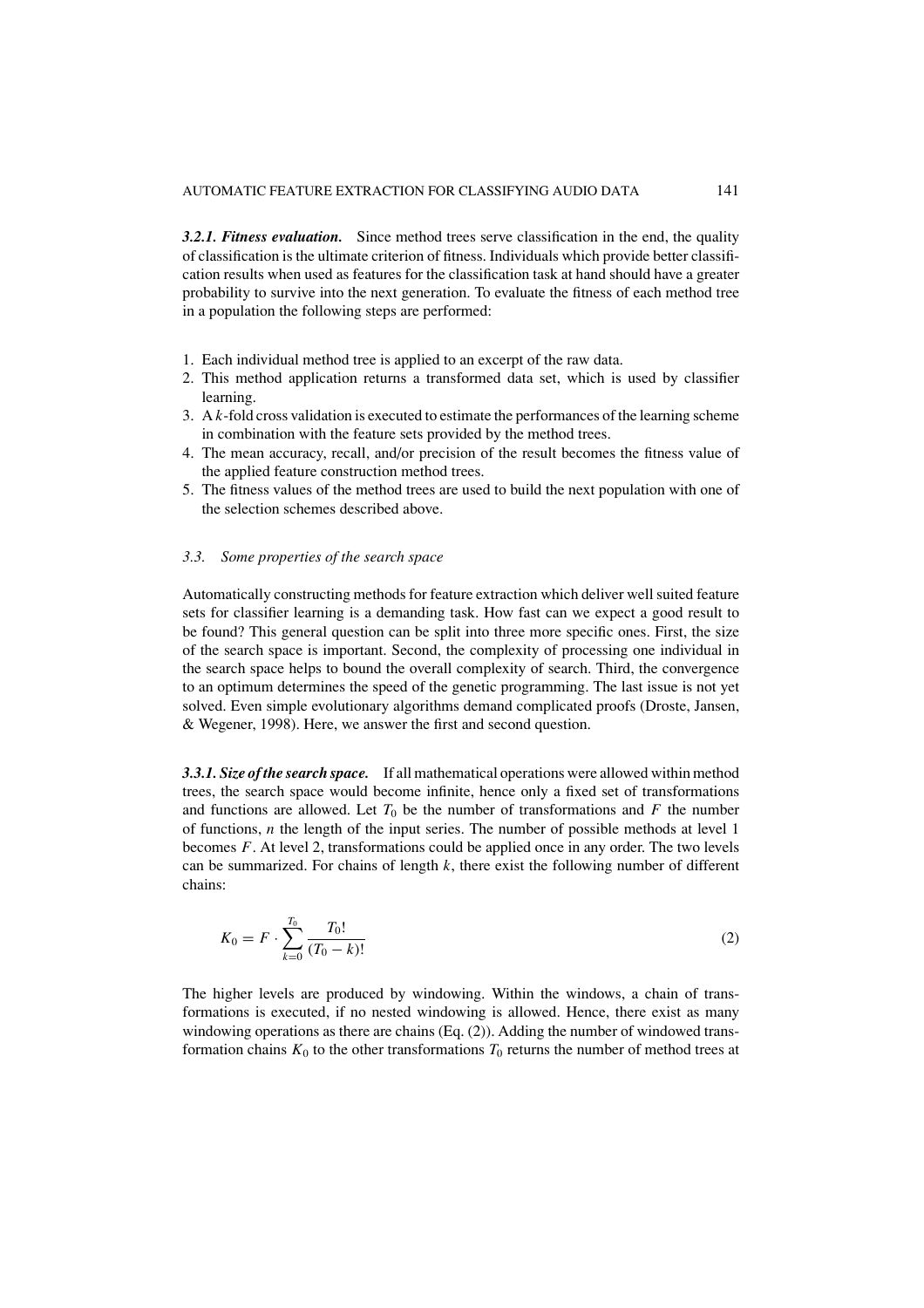level 3:

$$
T_1 = T_0 + K_0 = T_0 + F \cdot \sum_{k=0}^{T_0} \frac{T_0!}{(T_0 - k)!}
$$
\n(3)

For nested structures, the recursive structure can be illustrated by Eq. (4):

$$
T_2 = T_0 + K_1 = T_0 + F \cdot \sum_{k=0}^{T_1} \frac{T_1!}{(T_1 - k)!}
$$
\n(4)

The depth of nested windowing is restricted by the length of the series: after *n* − 1 levels of embedded windowing, there is no data of a series with *n* points left for further windowings. Hence the overall size of the search space of all method trees is upper bounded by:

$$
|SearchSpace| \le F \cdot \sum_{k=0}^{T_{n-1}} \frac{T_{n-1}!}{(T_{n-1} - k)!}
$$
\n(5)

Each element in the search space delivers as many features as are determined by the concluding function. If genetic programming has to construct more features, it can either be applied several times, or transformations can be applied more than once. In the latter case, Eq. (5) states the lower bound of the search space size.

*3.3.2. Processing a method tree.* Until now we have ignored that the window size of embedded windowings must become smaller for increased depth of embedding. Regarding the embedded windowing operators leads to the notion of dynamic windowing.

*Definition 16.* Let  $(x_i)_{i \in \{1,\ldots,n\}}$  be the original value series of length *n* and  $d \in \{2, \ldots n/2\}$ . Windowing with overlap *g*, width  $w = n/d$  and step size  $s = n/gd$  is called DYNAMIC WINDOWING.

The maximal depth of a method tree can now be determined.

**Lemma 6.** *Given a value series*  $(x_i)_{i \in \{1, \ldots, n\}}$  *of length n, a method tree using dynamic windowing cannot exceed the depth of*  $\log_d n - 1$ *.* 

**Proof:** Dynamic windowing splits the series into windows of width *n/d*. The width depends on the length of the series as well as on parameter *d*. For embedded windowing, only  $n/d$  values are available. Windows on this smaller series have a window width of  $n/d^2$ . Only  $\log_d n - 1$  repetitions are possible. The last embedding of windowing with width

$$
\frac{n}{d^{\log_d n - 1}} = \frac{n}{\frac{d^{\log_d n}}{d}} = \frac{nd}{n} = d
$$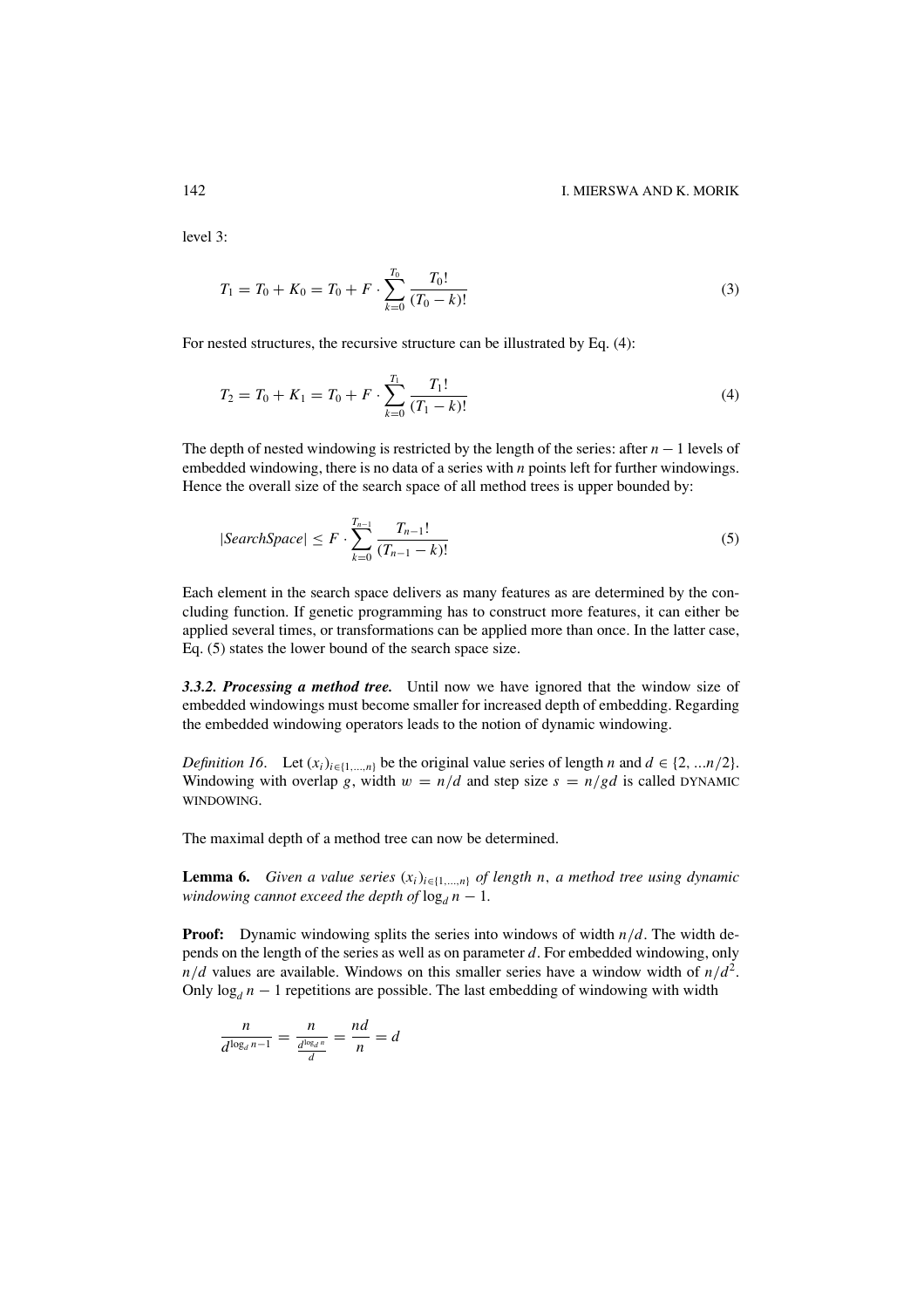does not allow any further windowing, because then only one value would remain for a window.  $\Box$ 

Remember that the number of windows with overlap *g* on a series of length *n* is  $n/s - g + 1$ (Eq. (1)). Combining the maximal depth of a method tree with the number of windows and their computation efforts estimates the worst runtime complexity of a method tree.

**Theorem 1.** *Let C M*(*n*) *be the complexity of applying an internal method of at most quadratic time complexity to a series of length n. Using dynamic windowing, no method tree requires a runtime which is exponential in the length of the series*  $(x_i)_{i \in \{1,\ldots,n\}}$ *.* 

**Proof:** The number of windows times the effort per window determines the overall effort. Using Eq. (1) this is for a first level:

$$
\left(\frac{n}{s} - s + 1\right) \cdot CM\left(\frac{n}{d}\right) = \left(g(d - 1) + 1\right) \cdot CM\left(\frac{n}{d}\right)
$$

Embedding a further windowing delivers at level *i* the following effort estimation:

$$
(g(d-1)+1)^i \cdot CM\left(\frac{n}{d^i}\right)
$$

Using Lemma 6 for the bound of *i* results in the total effort:

$$
(g(d-1) + 1)^{\log_d n - 1} \cdot CM\left(\frac{n}{d^{\log_d n - 1}}\right) = (g(d-1) + 1)^{\log_d n - 1} \cdot CM\left(\frac{n \cdot d}{n}\right)
$$
  
=  $(g(d-1) + 1)^{\log_d n - 1} \cdot CM(d)$  (6)

For the worst case of  $CM(d) = d^2$ , Eq. (6) becomes:

$$
(g(d-1) + 1)^{\log_d n - 1} \cdot d^2 = \frac{d^2}{g(d-1) + 1} \cdot n^{\frac{1}{\log_d (d-1) + 1^d}}
$$

$$
= \frac{d^2}{g(d-1) + 1} \cdot n^{\log_d (g(d-1) + 1)}
$$

As is easily seen, the runtime is not exponential in the length of the series, but is limited by the overlap and the parameter *d* and is therefore pseudo-polynomial.  $\Box$ 

Dynamic windowing avoids a particular case with exponential effort, which otherwise could easily be constructed. If, for instance, the series was divided into two windows at each level with a fixed step size but dynamic window width, the effort would be  $2^i \cdot O(\frac{n}{2^i})$  at the *i*-th level. After  $n-1$  splits, no further embedding of windowing is possible, since only two values are left. Hence, the overall effort would be 2*<sup>n</sup>*. This exponential construction, however, does not obey dynamic windowing with fixed overlap and dynamic width. Hence, it cannot happen in our scenario.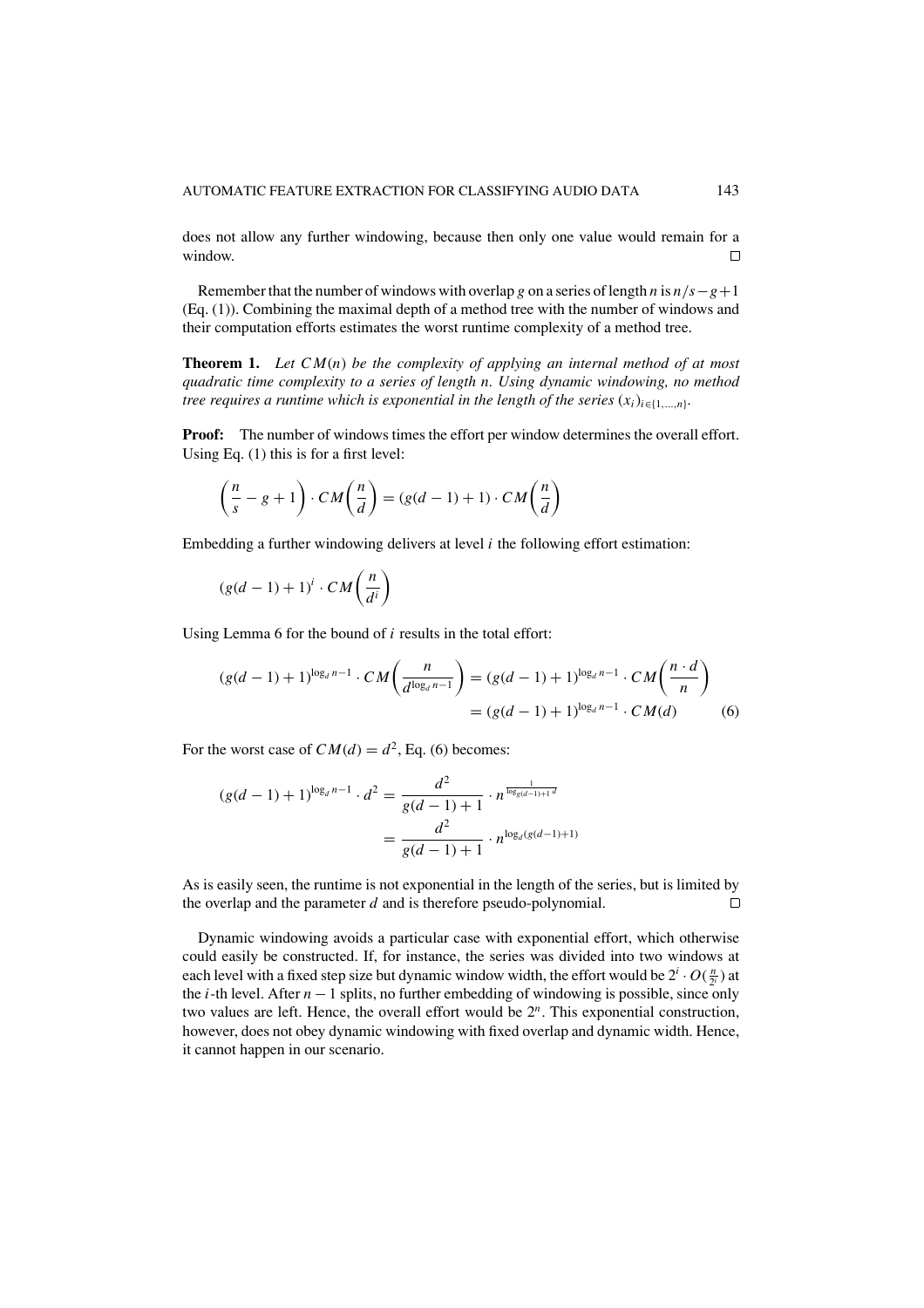

*Figure 11*. Classifier learning step using the best method tree found by the genetic programming approach.

### **4. Classification using learned method trees**

Automatic feature construction aims at good results of a second learning step which uses the features, namely classifier learning. Remember figure 1 from the introduction, where genetic programming were presented to deliver the input to classifier learning. Now, figure 11 details the second box of the overall picture.

Feature construction is already guided by the classification task in that cross-validated learning determines the fitness of method trees (individuals of genetic programming). Now, also feature selection is performed by a simple evolutionary method, namely the  $(1+1)EA$ (Bäck, Hammel, & Schwefel, 1997). Again, the classification task decides upon the fitness. The feature set is built using a subset of the training data. The selected method trees are then applied to all the training data. The support vector machine mySVM is applied to these rewritten data and learns a classifier.

## *4.1. Classifying genres*

Since results are published for the genre classification task, we have applied our approach to this task, too. Note, however, that no published benchmark data sets exist. Hence, the comparison can only show that feature construction and selection leads to similar performance as achieved by other approaches. For the classification of genres, three data sets have been built.

- Classic/pop: 100 pieces for each class were available in Ogg Vorbis format.
- Techno/pop: 80 songs for each class from a large variety of artists were available in Ogg Vorbis format.
- Hiphop/pop: 120 songs for each class from few records were available in MP3 format with a coding of 128 kbits/s.

The classification tasks are of increasing difficulty. Using mySVM with a linear kernel, the performance was determined by a 10-fold cross validation and is shown in Table 1.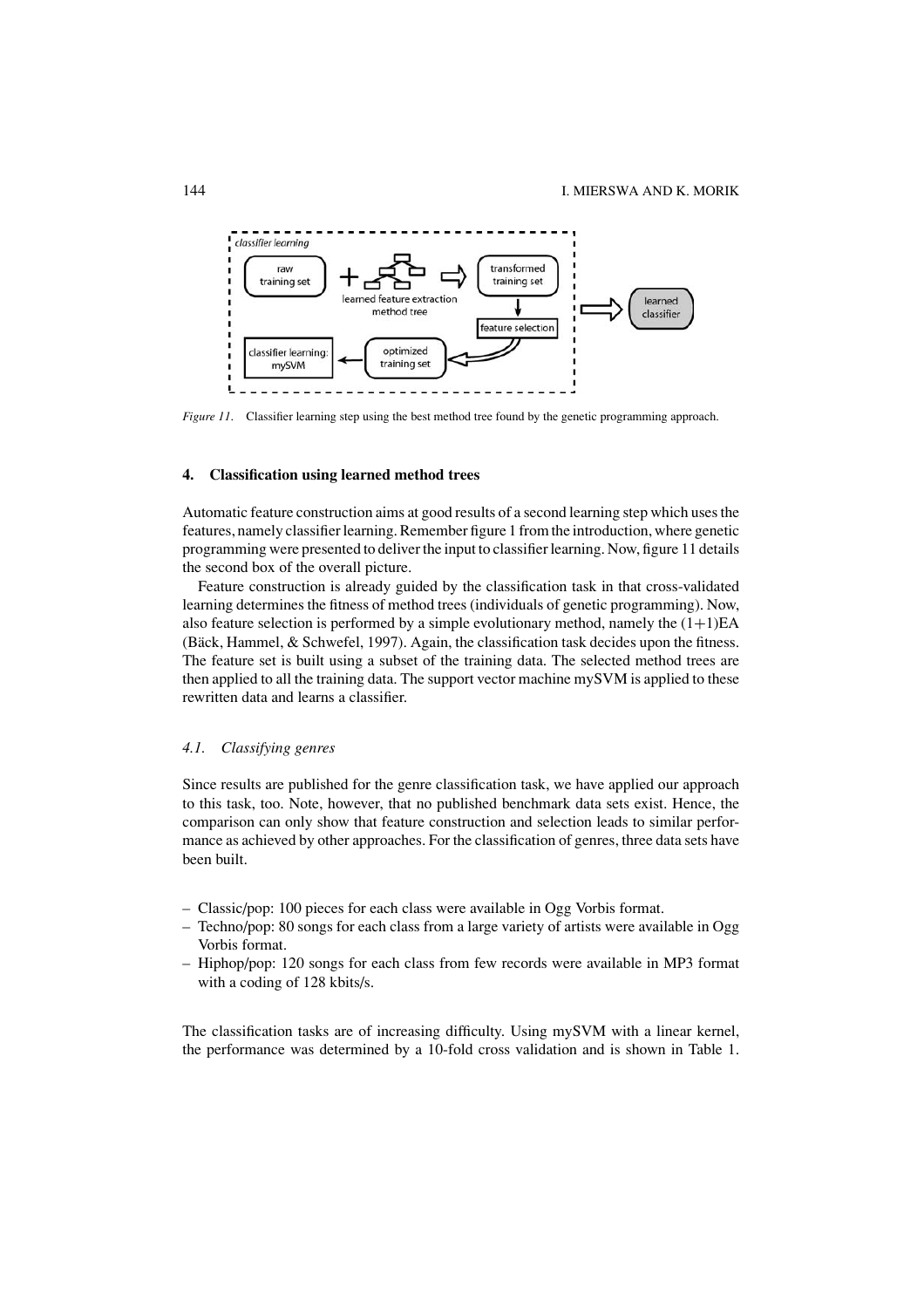|                   | Classic/pop | Techno/pop | Hiphop/pop |
|-------------------|-------------|------------|------------|
| Accuracy $(\% )$  | 100         | 93.12      | 82.50      |
| Precision $(\% )$ | 100         | 94.80      | 85.27      |
| Recall $(\%)$     | 100         | 93.22      | 79.41      |
| Error $(\% )$     | 0           | 6.88       | 17.50      |

*Table 1.* Classification of genres with a linear SVM using the task specific feature sets.

| Concerning classic vs. pop, 93% accuracy, and concerning hiphop vs. pop, 66% accuracy |  |  |  |  |  |
|---------------------------------------------------------------------------------------|--|--|--|--|--|
| have been published (Tzanetakis, 2002; Tzanetakis, Essl, & Cook, 2001).               |  |  |  |  |  |

41 features have been constructed for all genre classification tasks. For the distinction between classic and pop, 21 features have been selected for mySVM by the evolutionary approach. Most runs selected features referring to the phase space (angle and variance). The use of features can also be inspected by restricting a top-down induction of decision trees to a few levels. For a one level stump, 93% accuracy could be achieved by just using the RMS volume, i.e. the root mean square average of the series.

For the separation of techno and pop, 18 features were selected for mySVM, the most frequently selected ones being the filtering of those positions in the index dimension where the curve crosses the zero line. The decision tree starts with a phase space feature, the average of angles. A one level stump uses the starting value of the second frequency band, giving a benchmark of 76% accuracy.

For the classification into hiphop and pop, 22 features were selected with the mere volume being the most frequently selected feature. The decision tree classifying hiphop against pop is rather complex. It starts with the length of the songs. Experiments with naive Bayes and *k*-NN did not change the picture: an accuracy of about 75% can easily be achieved, increasing the performance further demands better features.

To demonstrate the effect of tailored feature sets for each classification task we performed experiments with the same feature set for all data sets. We used only features which were used in at least 50% of all subsets produced by feature selection for all data sets to simulate a reasonable standard feature set. Table 2 shows the classification performance for a linear SVM estimated with a 10-fold cross validation. The performance is significantly lower than the performance which can be achieved using the tailored feature sets (see Table 1).

|                   | Classic/pop | Techno/pop | Hiphop/pop |
|-------------------|-------------|------------|------------|
| Accuracy $(\% )$  | 96.50       | 64.38      | 72.08      |
| Precision $(\% )$ | 94.12       | 60.38      | 70.41      |
| Recall $(\%)$     | 95.31       | 64.00      | 67.65      |
| Error $(\% )$     | 3.50        | 35.63      | 27.92      |

*Table 2*. Classification performance using the same non-tailored standard feature set for all classification tasks (linear SVM).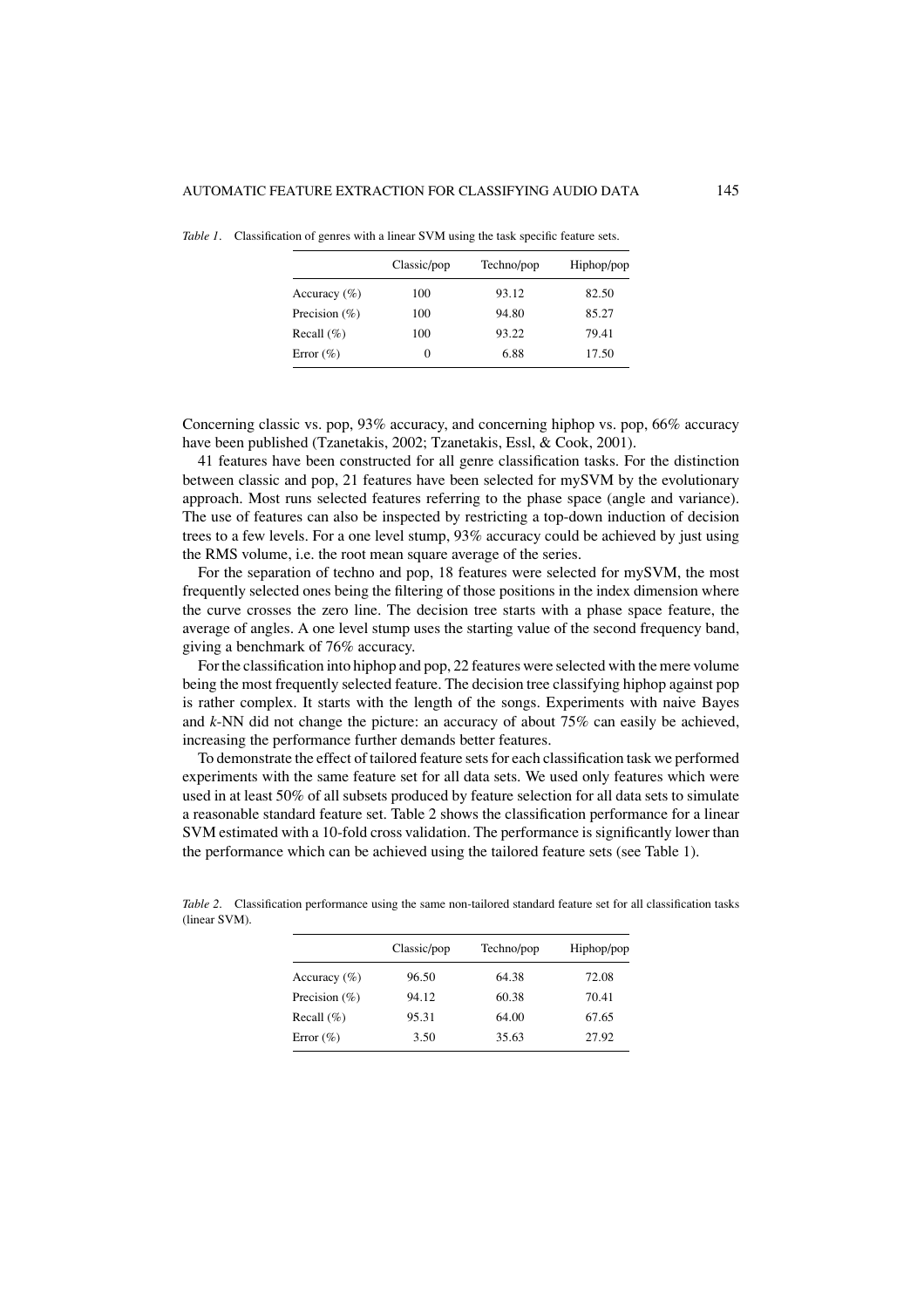|                      | Classic/pop | Techno/pop |
|----------------------|-------------|------------|
| SVM (linear) $(\% )$ | 0.00        | 6.88       |

*Table 3*. Classification errors with respect to different learning schemes.

| Table 3 shows the achieved classification errors with respect to different learning schemes.      |
|---------------------------------------------------------------------------------------------------|
| Since the extraction of features and the transformation in another feature space is performed     |
| by the applied method tree, the usage of a linear kernel function is actually no restriction.     |
| Therefore, we use a linear SVM for all our experiments and as inner learner to estimate           |
| the fitness of the method trees. The conclusions which can be drawn from Tables 2 and 3           |
| indicate that a tailored set of task specific features and not the quality of the learning scheme |
| is the crucial aspect for the successful classification of audio data.                            |

SVM (rbf) (%) 1.50 14.38  $C4.5\ (\%)$  0.00 7.50  $k\text{-NN}$  (%) 3.00 9.38 Naive Bayes (%) 2.50 10.63

#### *4.2. User preferences*

Recommendations of songs to possible customers are currently based on the individual correlation of record sales. This collaborative filtering approach ignores the content of the music. A high correlation is only achieved within genres, because the preferences traversing a type of music are less frequent. The combination of favourite songs into a set is a very individual and rare classification. It is not a generalization of many instances. Therefore, the classification of user preferences beyond genres is a challenging task, where for each user the feature set has to be learned. Of course, sometimes a user is interested only in pieces of a particular genre. This does not decrease the difficulty of the classification task. In contrast, if positive and negative examples stem from the same genre, it is hard to construct distinguishing features. Genre characteristics might dominate the user-specific features. As has been seen in the difficulty of the data set for hiphop vs. pop, sampling from few records also increases the difficulty of learning. Hence, four learning tasks of increasing difficulty have been investigated.

Four users brought 50 to 80 pieces of their favourite music ranging through diverse genres. They also selected the same number of negative examples. User 1 selected positive examples from rock music with a dominating electric guitar. User 2 selected positive as well as negative examples from jazz music. User 3 selected music from classic over latin and soul to rock and jazz. User 4 selected pieces from different genres but only from few records. Using a 10-fold cross validation, mySVM was applied to the constructed and selected features, one feature set per learning task (user). Table 4 shows the results.

The excellent learning result for a set of positive instances which are all from a certain style of music corresponds to our expectation (user 1). The expectation that learning performance would decrease if positive and negative examples are taken from the same genre is not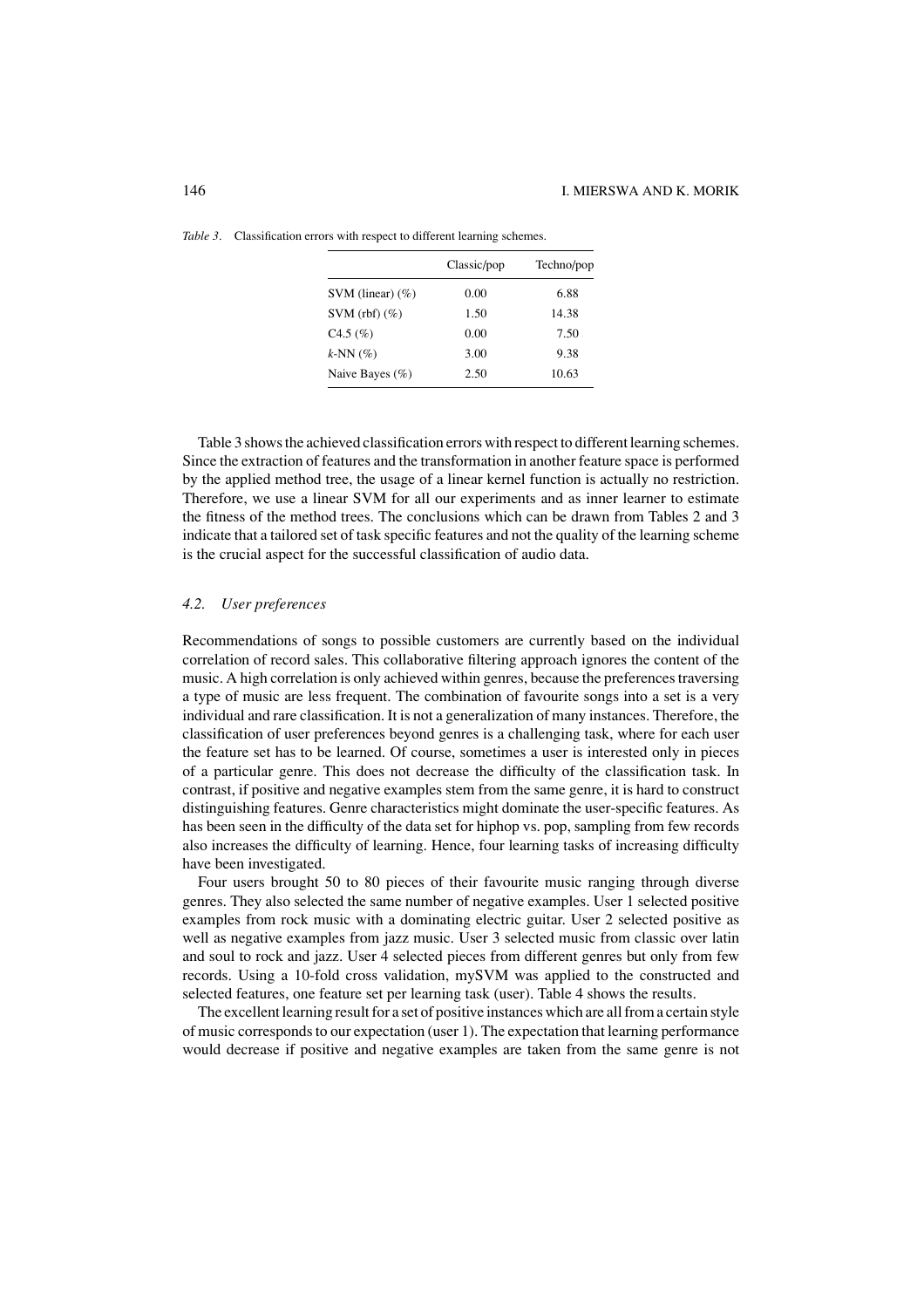| Table 4. |  |  | Classification according to user preferences. |
|----------|--|--|-----------------------------------------------|
|----------|--|--|-----------------------------------------------|

|                   | User <sub>1</sub> | User <sub>2</sub> | User <sub>3</sub> | User <sub>4</sub> |
|-------------------|-------------------|-------------------|-------------------|-------------------|
| Accuracy $(\% )$  | 95.19             | 92.14             | 90.56             | 84.55             |
| Precision $(\% )$ | 92.70             | 98.33             | 90.83             | 85.87             |
| Recall $(\% )$    | 99.00             | 84.67             | 93.00             | 83.74             |
| Error $(\%)$      | 4.81              | 7.86              | 9.44              | 15.45             |

supported (user 2). Surprisingly well is the learning result for a broad variety of genres among the favourites (user 3). This fact indicates that for this user the constructed feature set supports the building of preference clusters in feature space instead of dominating genre clusters. In contrast to this result the (negative) effect of sampling from few records can be seen clearly (user 4). Applying the learned decision function to a database of records allowed the users to assess the recommendations. They were found very reasonable. No particularly disliked music was recommended, but unknown plays and those, which could have been selected as the top 50.

Of course, this method of user preference recognition is just the first step. There are several ways to improve the results. For instance, users could indicate those examples that must be classified correctly, because they feel that it is an essential expression of their taste. Weighting examples as a further cost function for learning has been investigated in (Klinkenberg, 2004). The inspection of the chosen features by the users themselves is not yet possible. Regular users are not acquainted with Fourier transformation and peaks, for instance, but would like to see understandable and interpretable features. Perhaps some visualization of features and mySVM results could satisfy the users' curiosity. An open question is how to circumvent or at least decrease the required number of negative examples, since users don't like to go through long play lists in order to gather negative examples.

#### **5. Conclusion**

In this paper, operators for the analysis of large collections of audio data have been presented in a unifying framework. Some new operators have been developed, for instance those in the phase space. Other operators have been generalized, for instance, the windowing and mark-up operators. The operators are organized by method trees, which extract complex features. All known feature extraction methods for audio data are covered, either directly as an operator, or as the result of a method tree. Many different method trees (features) can be built from the primitives of the framework. The method trees are automatically generated for a certain classification task by a genetic programming approach.

Of course, complexity has been an issue. The construction of method trees is restricted to functions at the first level, chains concluded by a function at the second level, and to windows embedding chains at higher levels. The complexity of windowings including methods of a certain complexity has been investigated. It was shown under which circumstances windowing decreases runtime, compared to processing the overall value series. Dynamic windowing with reasonable parameters prevents the approach from becoming infinite or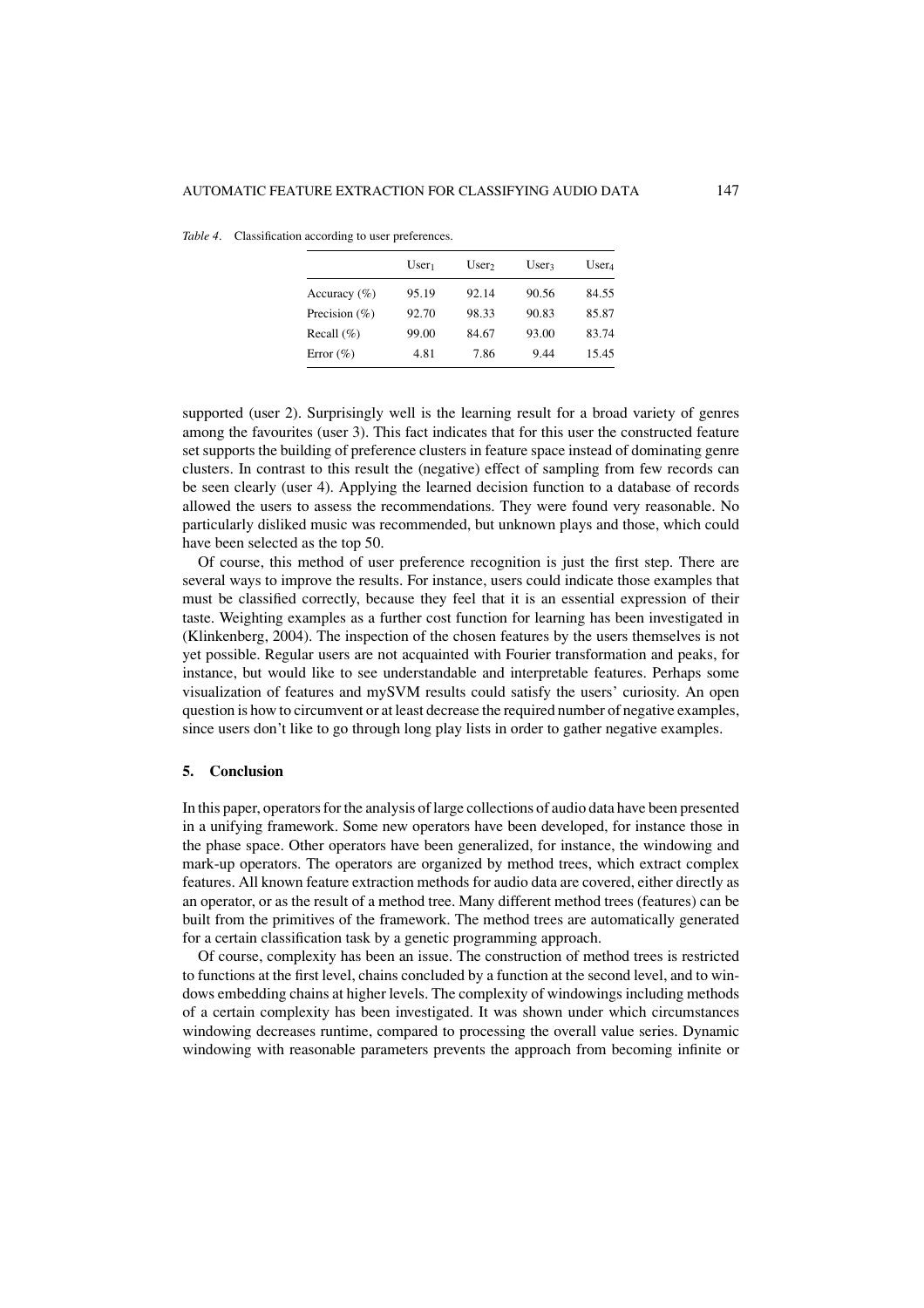#### 148 I. MIERSWA AND K. MORIK

exponential in the length of a series. The countable search space for method trees has been shown to be very large but at least not infinite if each transformation is only allowed once. On the one hand, the size of the search space makes automatic feature extraction a hard task. This seems to be a disadvantage. On the other hand, the large number of elements in the search space means that very many feature extraction methods are covered by the implemented system. This seems to be an advantage. A tight bound tells how many different method trees can be constructed.

The crucial question is whether the covered methods and their automatic construction are tractable, feasible, and deliver good classification results in the end. Two types of classifier learning tasks have been tried in order to answer this question: classifying genres and user preferences. The experiments showed encouraging results. Further work should decrease the required number of negative examples and ease user interaction by visualization of both, features and classification results. Since all methods are defined for value series in general, it would be interesting to see whether the approach can also be applied to image data in the form of vectors or other high-dimensional series data. Another topic for further research is the real-time classification according to user preferences. Genre classification can be done in real-time, because an appropriate feature set can be learned in advance. In contrast, a realtime classification of the preferences of diverse users does not allow to find the feature sets beforehand. Recommendation systems address different users, so that they cannot adjust to a particular one. Real-time recommendation would require automatic feature construction while the user classifies some examples. Here, a combination of collaborative filtering and feature extraction for types of users could be combined. Finally, an *electronic DJ* would be a challenging system to develop. In addition to the classification of single music plays, appropriate sequences of plays would then need to be taken into account.

#### **Notes**

- 1. For an overview see (Pickens, 1996).
- 2. For details and the comprehensive set of methods see the YALE system which is available at http://yale. cs.uni-dortmund.de (Fischer et al., 2002).
- 3. When constructing features from audio data, exponential methods are not used.

#### **References**

- Bäck, T., Hammel, U., & Schwefel, H.-P. (1997). Evolutionary computation: Comments on the history and current state. *IEEE Transactions on Evolutionary Computation, 1:1*, 3–17.
- Cooley, J. W., & Tukey, J. W. (1965). An algorithm for the machine computation of the complex Fourier series. *Mathematics of Computation, 19*, 297–301.
- Droste, S., Jansen, T., & Wegener, I. (1998). On the analysis of the  $(1 + 1)$  evolutionary algorithm. Technical Report CI 21/98, SFB 531, Univ. Dortmund, Germany.

Fischer, S., Klinkenberg, R., Mierswa, I., & Ritthoff, O. (2002). Yale-yet another learning environment tutorial. Technical Report CI 136/02, SFB 531, Univ. Dortmund, Germany.

- Ghias, A., Logan, J., Chamberlin, D., & Smith, B. C. (1995). Query by humming: Musical information retrieval in an audio database. In *Proc. of ACM Multimedia* (pp. 231–236).
- Guo, G., & Li, S. Z. (2003). Content-based audio classification and retrieval by support vector machines. *IEEE Transaction on Neural Networks, 14:1*, 209–215.